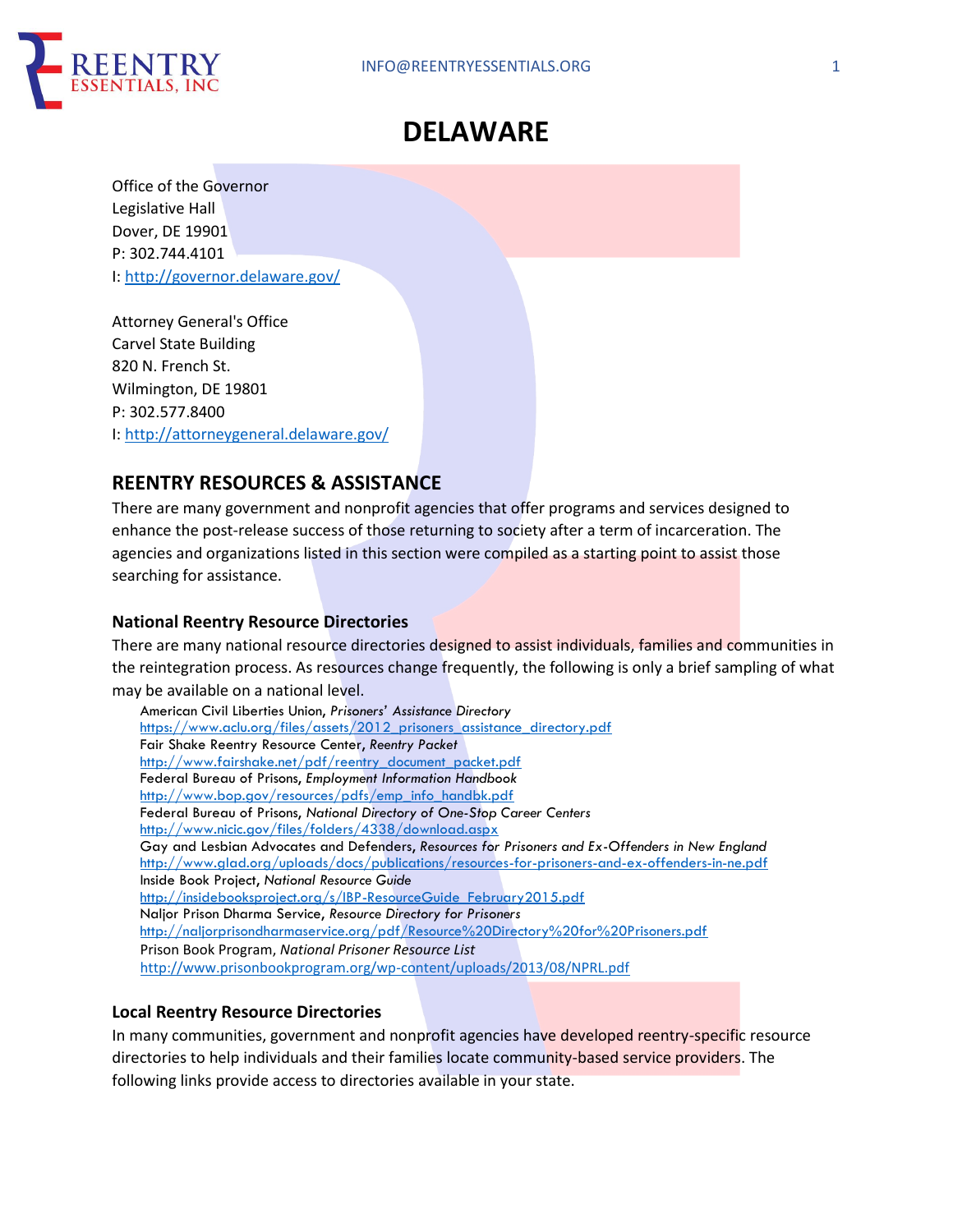

http://www.csgjusticecenter.org/reentry-services-directory http://www.csgjusticecenter.org/nrrc

#### **National & Local Reentry Service Providers**

There are many agencies throughout the United States that provide services to assist individuals, families, and communities with navigating the challenges of community reintegration. Services offered vary by agency and the availability of funding resources. If an agency does not provide the specific services or assistance you're looking for, request a referral to another agency that may be better equipped to meet your specific needs.

#### **Fair Shake**

Fair Shake Fair Shake is a national nonprofit organization dedicated to reducing recidivism rates through personal and community focused ownership and engagement opportunities for inmates and former felons. Through an interactive blend of electronic tools, reentry awareness and community building, Fair Shake encourages released prisoners, and all reentry stakeholders, to participate in the successful reintegration of formerly incarcerated people back into society. To learn more about Fair Shake and the resources available, contact them directly for a complimentary copy of their exclusive 98+ page Reentry Packet.

National Contact: Fair Shake P.O. Box 63 Westby, WI 54667 P: 608.634.6363 I: https://www.fairshake.net E: outreach@fairshake.net (TRULINCS Friendly)

Additional Resources: Fair Shake, Ready-to-Print Reentry Packet https://www.fairshake.net/pdf/reentry\_document\_packet.pdf Fair Shake, Ownership Manual https://www.fairshake.net/pdf/8.5X11\_ownership\_manual.pdf

## **Federal Reentry Services Hotline | 877.895.9161**

In April 2016, the U.S. Department of Justice in collaboration with the Federal Bureau of Prisons launched a new reentry services hotline to provide assistance to recently released individuals. This hotline is staffed by inmates employed by Federal Prison Industries (UNICOR) who are specially-trained to provide assistance to recently released federal inmates as they navigate various reentry challenges and seek community resources. For immediate assistance, please call 877.895.9196 to speak with a trained representative.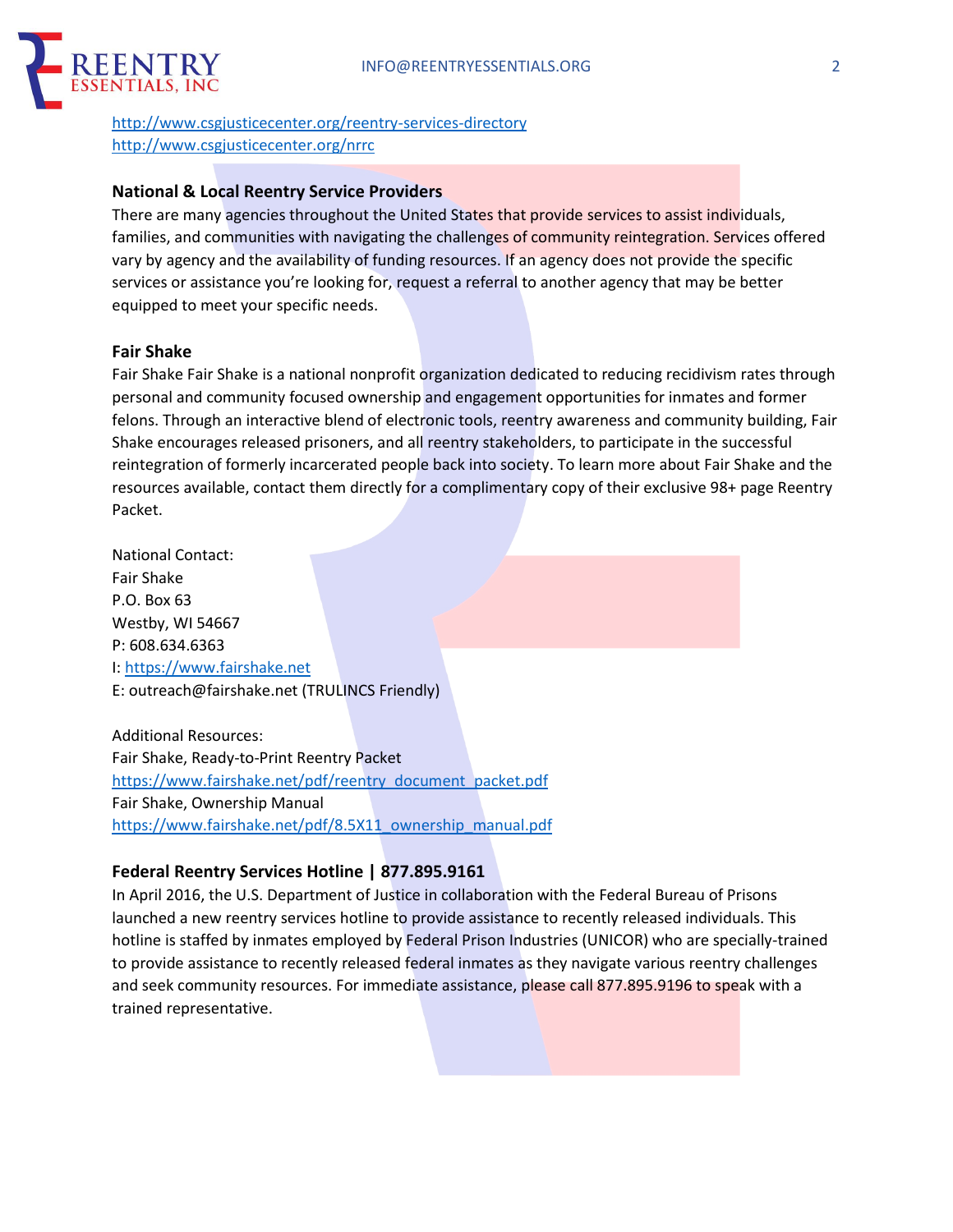

#### **National H.I.R.E. Network**

Established by the Legal Action Center, The National Helping Individuals with Criminal Records Re-enter through Employment Network is both a national clearinghouse for information and an advocate for policy change.

National Contact: National H.I.R.E. Network 225 Varick Street New York, NY 10014 P: 212.243.1313 I: http://www.hirenetwork.org

Additional Resources: National H.I.R.E. Network, Information & Assistance Clearinghouse http://www.hirenetwork.org/clearinghouse

#### DELAWARE

Citizens United for Rehabilitation of Errants

CURE, Citizens United for Rehabilitation of Errants is a national nonprofit prison advocacy organization with state and special interest chapters throughout the United States. Local and special interest chapters provide assistance to ex-offenders on a limited basis within their respective service areas.

Local Contact: Citizens United for Rehabilitation of Errants P.O. Box 542 New Castle, DE 19720 P: Not Provided

Delaware Center for Justice http://www.dcjustice.org

The Delaware Center for Justice's Community Reentry Services program implements a Prison-to-Work initiative that provides case management support and other crucial services that foster successful reentry. Services include housing assistance, job search assistance, identification acquisition, educational/vocational placement, life skills and social support, as well as post-employment follow-up.

Local Contact: Delaware Center for Justice 100 West 10<sup>th</sup> Street, Suite 905 Wilmington, DE 19801 P: Not Provided

The Way Home, Inc. http://www.thewayhomeprogram.org

The Way Home, Inc. provides participants with critical supplies and assists them with securing safe and stable housing. Case management services include job search assistance, transportation to probation and other necessary appointments, support groups, mentoring and referrals to various social services. The Way Home, Inc. currently manages one transitional home for male ex-offenders in Millsboro, Delaware.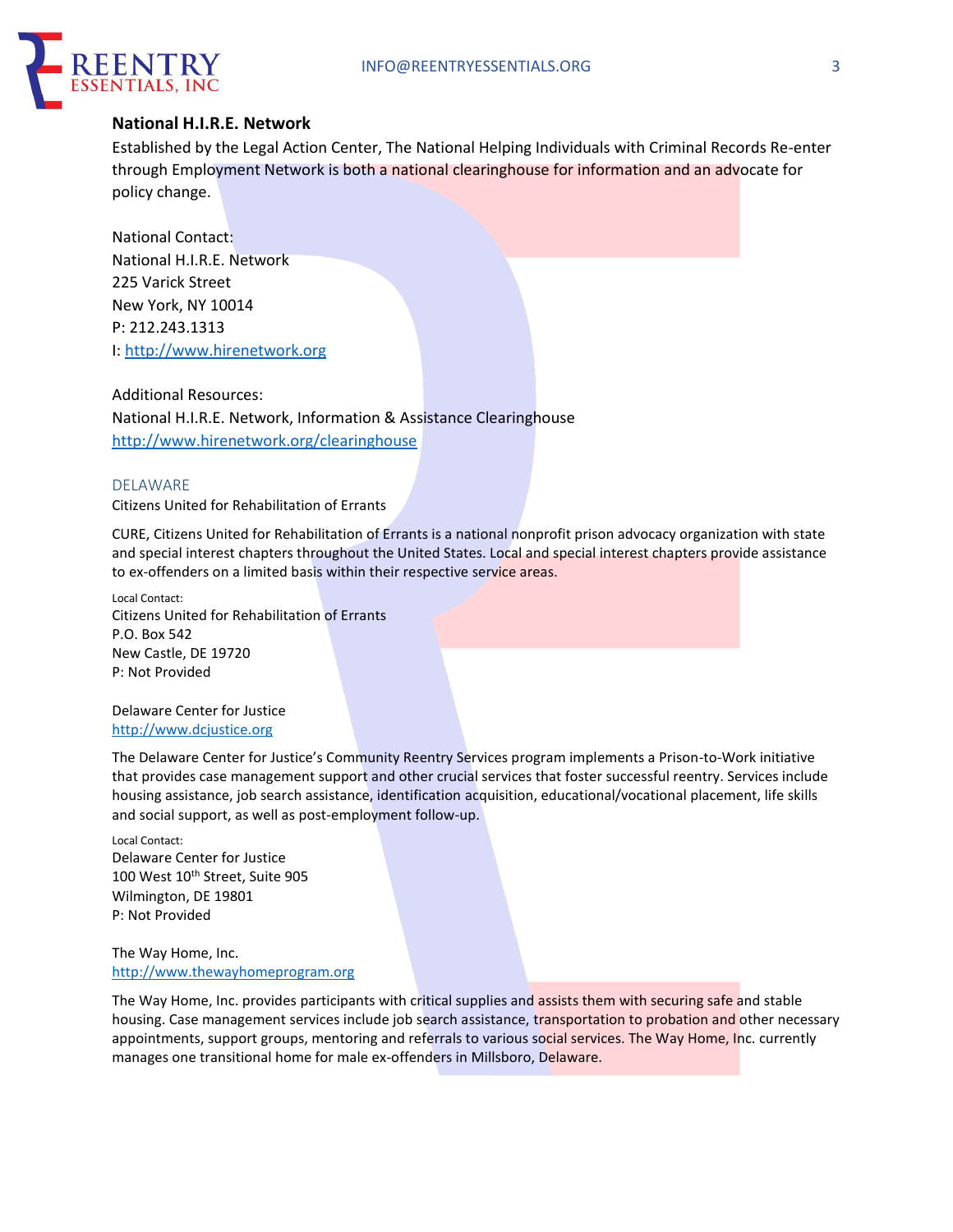

Local Contact: The Way Home, Inc. P.O. Box 1103 Georgetown, DE 19947 P: 302.856.9870

#### **Federal Residential Reentry Centers**

Residential Reentry Centers, formerly known as Community Confinement Centers, are the Federal Bureau of Prisons' means of transitioning prisoners back into society. The general purpose of Residential Reentry Center placement is to assist those with transitioning needs in establishing a foothold in the community before being discharged from custody.

#### DELAWARE

Sussex Work Release Center Road 6, Box 700 Georgetown, DE 19947 P: 302.856.5790

Plummer Community Corrections Center 38 Todds Lane Wilmington, DE 19802 P: 302.577.3039

## **PERSONAL IDENTIFICATION & DOCUMENT RESOURCES**

Proper identification is an important part of any currently or previously incarcerated individual's community reintegration plan. Identification is required to open a bank account, take a driver's test, or get a job. For information about how to obtain proper identification, contact the following agencies.

#### **Birth Certificate**

A birth certificate provides proof of when and where you were born. A certified copy of your birth certificate can be useful when proving identify in certain situations, such as applying for a driver's license, identification card, social security card, health benefits, U.S. passport, or general assistance programs.

Application forms, fee schedules and specific eligibility requirements may be obtained by contacting the Office of Vital Records and Statistics in the state where the event occurred or by visiting http://www.cdc.gov/nchs/w2w/.

State Contact: DELAWARE Delaware Division of Public Health Office of Vital Statistics 417 Federal Street Dover, DE 19901 P: 302.744.4549 I: http://www.cdc.gov/nchs/w2w/delaware.htm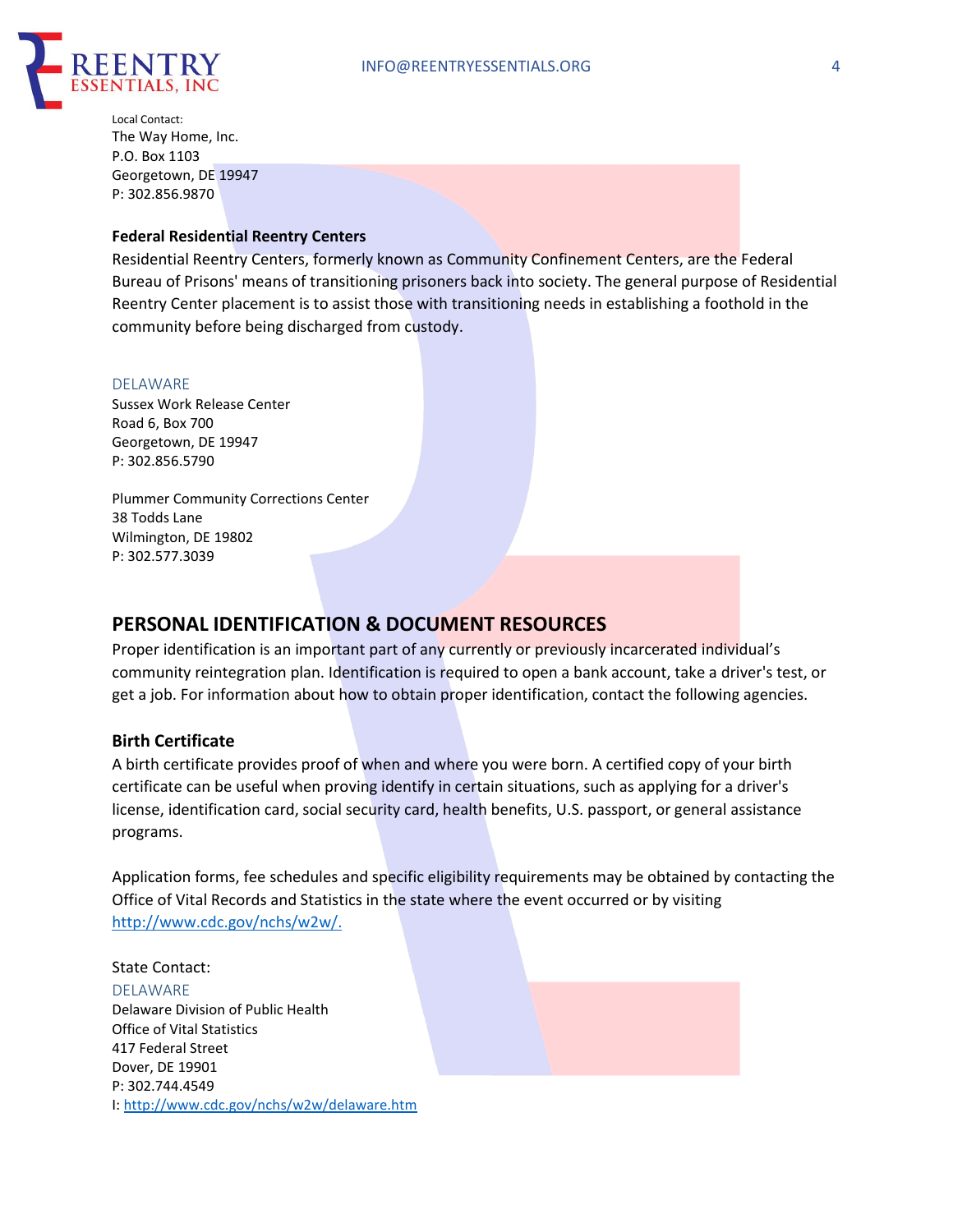

#### **Driver's License or Identification Card**

To apply for a current driver's license in your state of residence, and identification card, or an instruction permit, you may present a copy of an expired driver's license, instruction permit, or state identification card.

If you do not have one of the documents listed above, you must usually present one primary and one secondary document from your states approved document list. The primary document must contain you full legal name (first, middle, and last) and the month, day, and year of birth regardless of the state applying to. Each state has its own rules and regulations which can be learned by contacting them directly at the address below.

State Contact:

#### DELAWARE

Sussex Work Release Center Road 6, Box 700 Georgetown, DE 19947 P: 302.856.5790

Plummer Community Corrections Center 38 Todds Lane Wilmington, DE 19802 P: 302.577.3039

#### **Social Security Card**

Social Security is part of almost everyone's life, no matter what your age or social standing. If you have never applied for a social security card and are over the age of 12, you are required to apply in person and provide at least two documents to prove age, identity, and U.S. citizenship or current lawful workauthorized immigration status. To apply for a replacement card, you are required to provide one document to prove your identity. You may request an application form and local office information from the address below.

National Contact: U.S. Social Security Administration Office of Public Inquiry 6401 Security Boulevard Baltimore, MD 21235 P: 800.772.1213 I: http://www.socialsecurity.gov

#### Additional Resources:

U.S. Social Security Administration, Application for a Social Security Card - Form SS-5 http://www.socialsecurity.gov/online/ss-5.pdf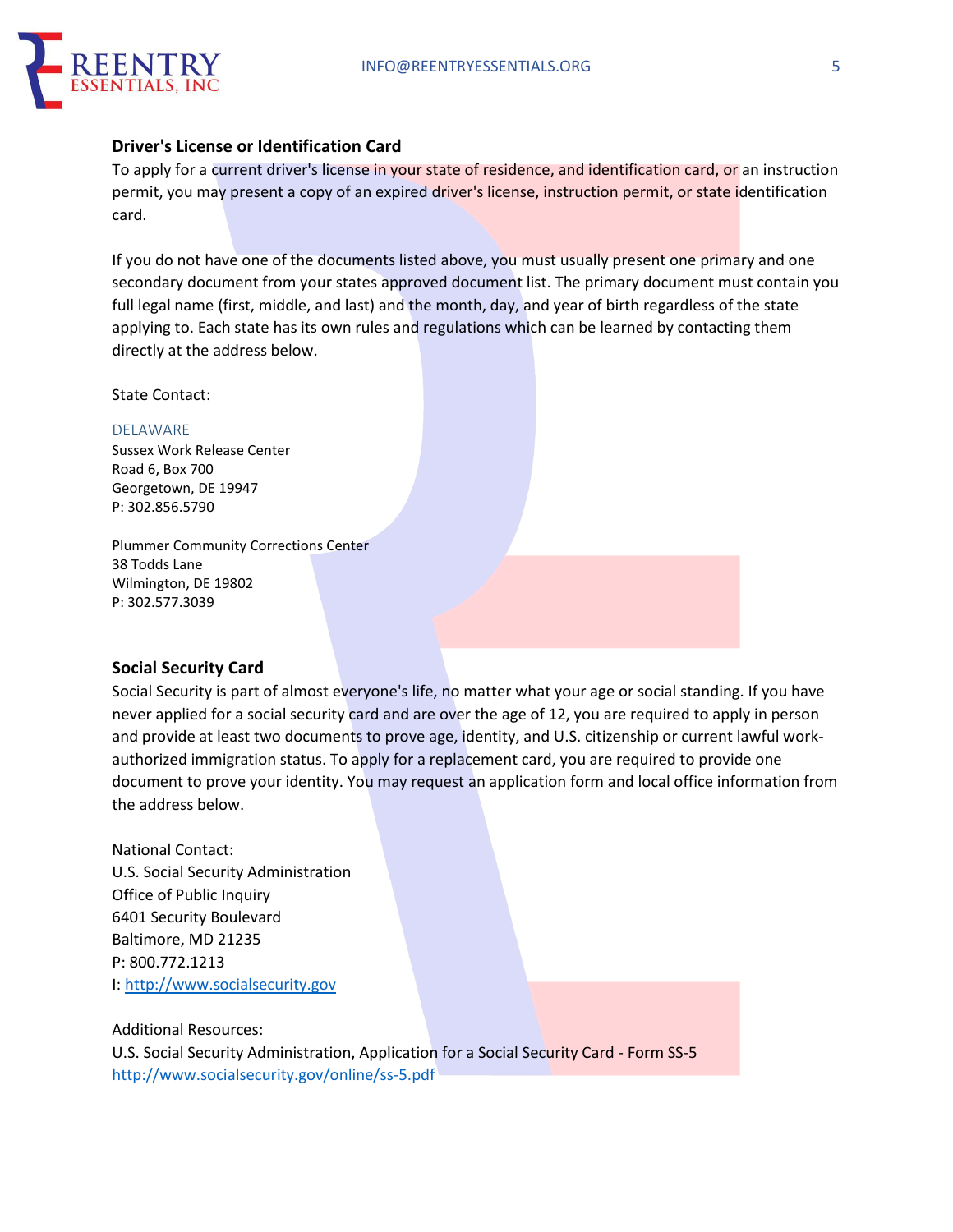

## **U.S. Passport (Book and Card)**

A valid U.S. passport is required to enter and leave most foreign countries. The Passport Services Office provides information and services to American citizens about how to obtain, replace, or change a passport. One's ability to apply for and obtain a U.S. passport is not automatically restricted as a result of a criminal conviction. However, as a condition of probation or supervised release, your ability to travel may be restricted. (Note: Individuals who owe more than \$2,500.00 in child support arrears may be restricted from receiving a U.S. passport.)

For additional information about how to obtain a new or replacement U.S. passport (book or card), visit www.travel.state.gov/passport or call the National Passport Information Center at 877.487.2778 and speak with a trained specialist.

National Contact: National Passport Processing Center P.O. Box 90155 Philadelphia, PA 19190 P: 877.487.2778

Additional Resources:

U.S. Department of State, U.S. Passport Application - Form DS-11 http://www.state.gov/documents/organization/212239.pdf

## **EMPLOYMENT & CAREER DEVELOPMENT RESOURCES**

Today's job market is vast and forgiving. Individuals with criminal histories should be honest, realistic and focused when it comes to finding and securing employment. There are many employment related resources and tools available to those who wish to succeed. The following resources were selected as an introduction to the programs and services available to assist job seekers with obtaining gainful employment regardless of their background.

## **State Department of Labor Office**

The State Department of Labor provides direct oversight of employment, training and career exploration delivery systems for individuals entering and reentering the workforce with a specific jurisdiction.

State Contact:

#### DELAWARE

Delaware Department of Labor 4425 North Market Street, 4<sup>th</sup> Floor Wilmington, DE 19802 P: 302.761.8200 I: http://www.delawareworks.com

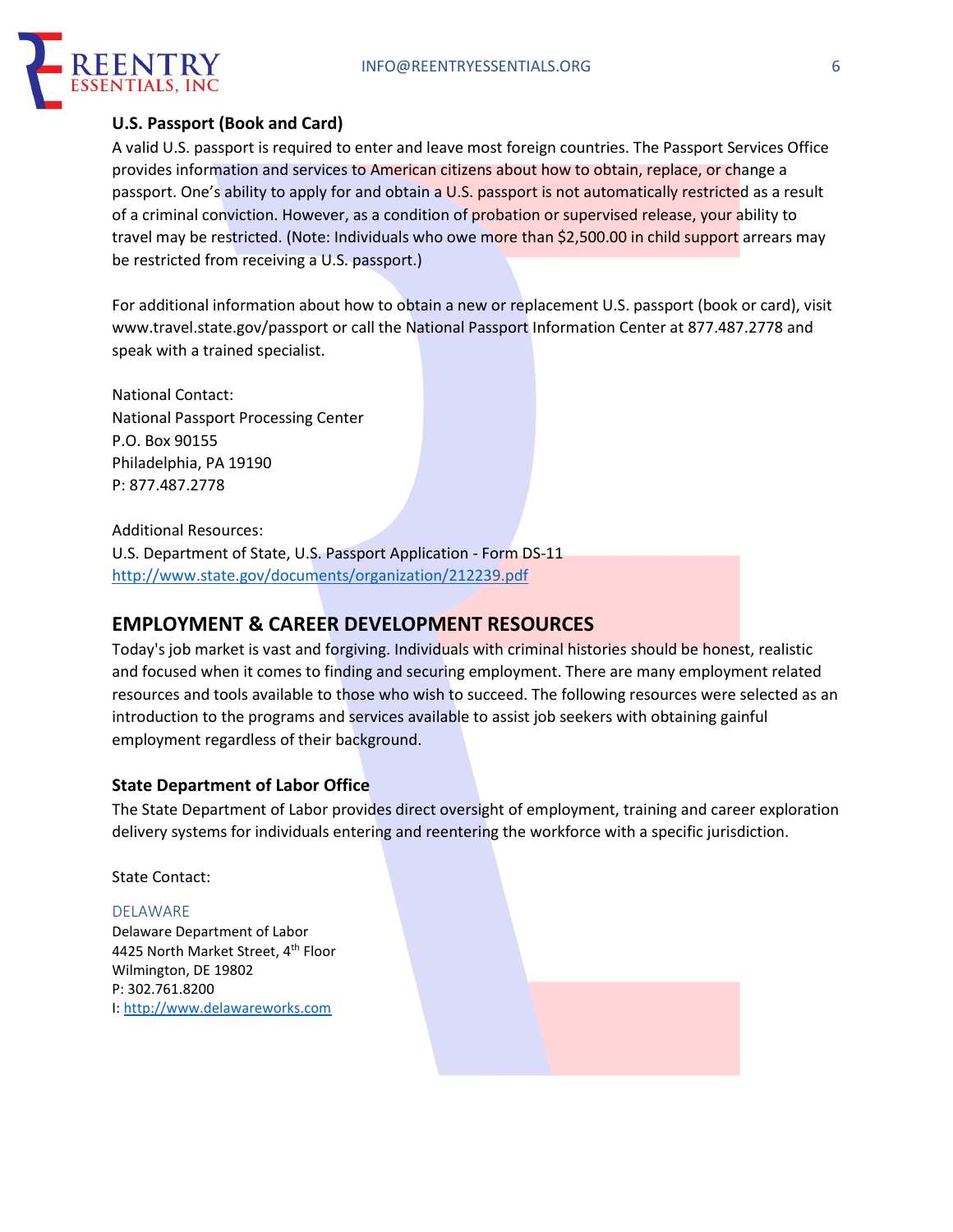

## **State and Regional Offices of Apprenticeship**

The U.S. Department of Labors' Office of Apprenticeship and Training provides oversight of state apprenticeship and training programs. Apprenticeship programs are a combination of on-the-job training and related instruction n which workers learn the practical and theoretical aspects of a highly skilled occupation.

State Contact:

#### REGION 2

U.S. Department of Labor Employment and Training Administration Office of Apprenticeship 170 South Independence Mall, West, Suite 820-East Philadelphia, PA 19106 P: 215.861.4830 E: hersh.joseph@dol.gov

Note: This office serves the following states: Delaware, Maryland, Pennsylvania, Virginia, West Virginia, and District of Columbia.

### **American Job Center Website & Locations**

American Job Centers provide a full range of assistance to job seekers in one convenient location. The following website is coordinated and administered by your state with guidance and funding provided by the U.S. department of Labor under the Workforce Innovation and Opportunity Act.

#### DELAWARE http://www.vcnet.net

[Insert .PDF Document Here]

## **State Labor Market Information Office**

The State Department of Labors' Labor Market Information Office provides a wide range of labor market information from regional wages for specific occupations to statistics on employment within a specific geographic area.

#### State Contact:

DELAWARE

Delaware Department of Labor Office of Occupational and Labor Market Information 4425 North Market Street Wilmington, DE 19809 P: 302.761.8069 I: http://www.delawareworks.com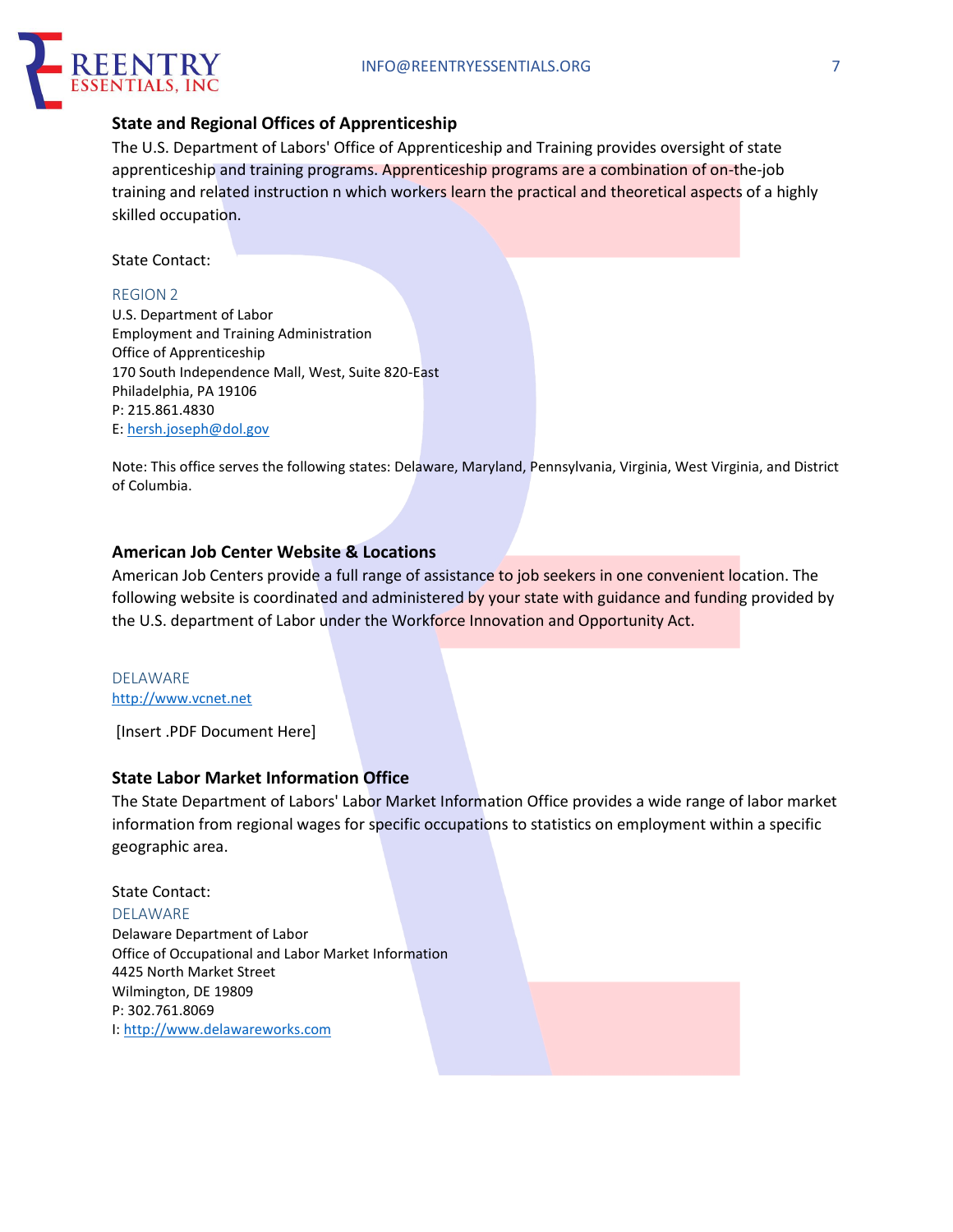

## **State and Specialized Job Bank Websites**

Job Banks provide internet access to a wide range of job-opportunities within a specific geographic area or occupational cluster.

DELAWARE https://joblink.delaware.gov/ada/r/

## **State Federal Bonding Program Coordinator**

The Federal Bonding Program provides fidelity bonding insurance coverage of between \$5,000 and \$25,000 to individuals with criminal histories and other high-risk job applicants to protect employers from loss or theft due to employee dishonesty.

State Contact:

#### DELAWARE

Delaware Department of Labor Division of Employment Services Bonding Services Coordinator 4425 North Market Street, 3rd Floor Wilmington, DE 19802 P: 302.761.8039 E: sherese.brewington-c@state.de.us

#### Additional Resources:

U.S. Department of Labor, Federal Bonding Program: Answers to Questions about Fidelity Bonding http://www.bonds4jobs.com/assets/brochure.pdf

#### **UNICOR Bonding Program**

Initiated in February 2006, the UNICOR Bonding Program provides a \$5,000 fidelity bond for employed ex-federal prisoners who worked in federal prison Industries (UNICOR) for at least six months during their incarceration. For additional information, contact the national UNICOR bonding specialist directly.

National Contact: Federal Bureau of Prisons Federal Prison Industries (UNICOR) 320 First Street, NW Washington, DC 20534 P: 202.305.3972

Additional Resources:

U.S. Department of Justice, Federal Bureau of Prisons, UNICOR's Federal Bonding Program Toolkit http://www.bop.gov/resources/pdfs/toolkit.pdf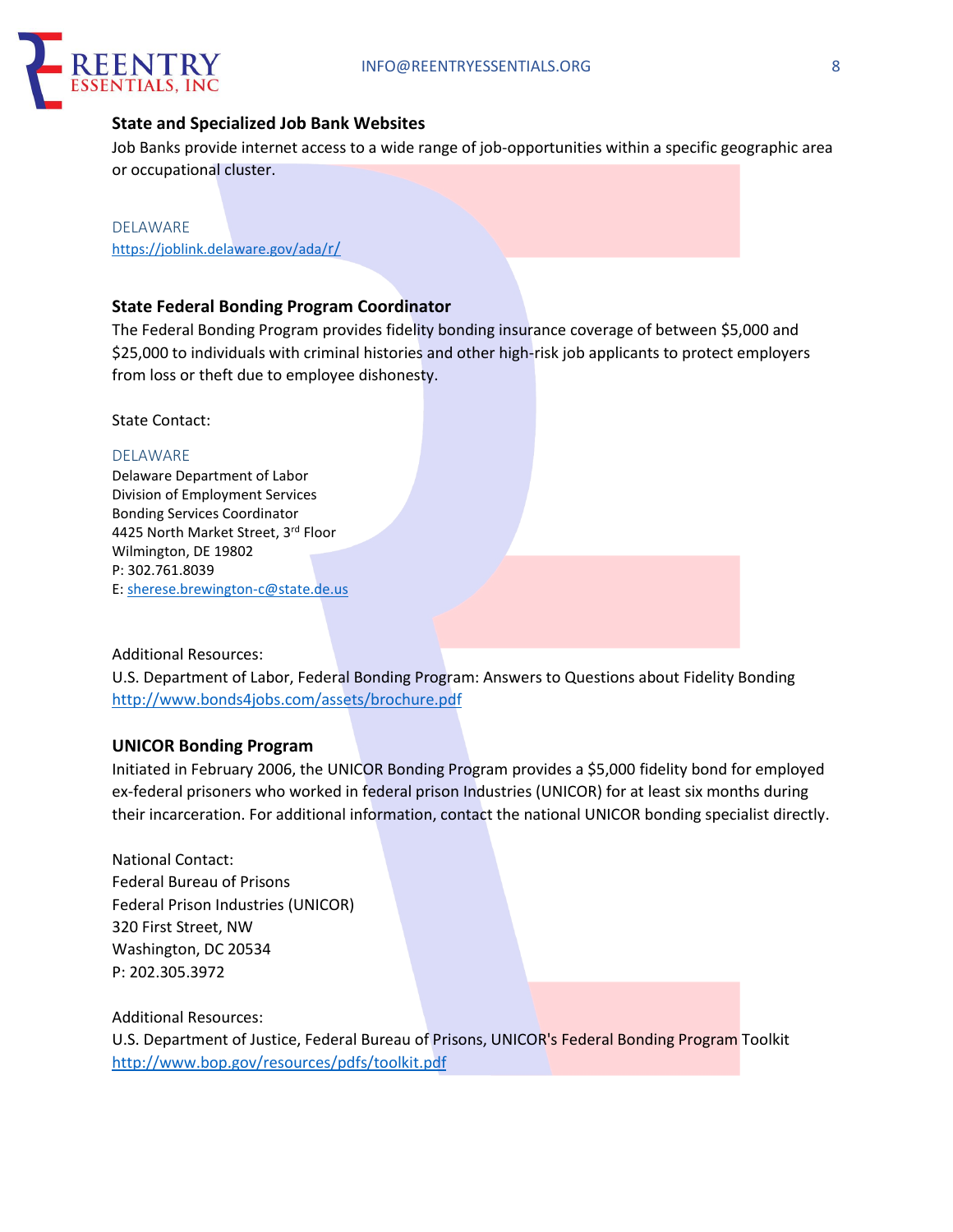

### **State Work Opportunity Tax Credit Coordinator**

The Work Opportunity Tax Credit is a tax credit to reduce the federal tax liability of private sector employers. It is intended to be used as an incentive for employers to hire individuals with criminal histories and other target groups.

State Contact:

#### DELAWARE

Delaware Department of Labor Division of Employment and Training Work Opportunity Tax Credit Coordinator 4425 North Market Street, 3rd Floor Wilmington, DE 19802 P: 302.761.8145 E: camille.nieves@state.de.us

#### **Minimum Wage Laws**

Minimum wage laws in the United States are complicated and have many exceptions and variations. There are both federal and state minimum wage laws, yet each state sets its own minimum wage level, which may be higher or lower than the federal minimum wage. In general, where federal and state laws have different wage rates, the higher standard applies. State minimum wage date is available online at, http://www.dol.gov/whd/minwage/america.htm.

State Minimum Wage Rate: \$9.00 (Effective January 2016) National Minimum Wage Rate: \$7.25 (Effective July 2009)

National Contact: U.S. Department of Labor Wage and Hour Division 200 Constitution Avenue, NW Washington, DC 20210 P: 866.487.9243 I: http://www.dol.gov/esa/whd/flsa/

## **ADVOCACY & LEGAL RESOURCES**

This section provides information and resources for anyone interested in gaining a better understanding of their criminal history and how it may impact their lives life beyond incarceration.

#### **Criminal Record Repositories**

Federal and state law enforcement agencies maintain criminal record repositories of criminal arrests, arraignments and convictions within their specific jurisdictions. Criminal record repositories should be contacted to ensure the accuracy of the information contained within a record and to identify who is legally entitled to access such records.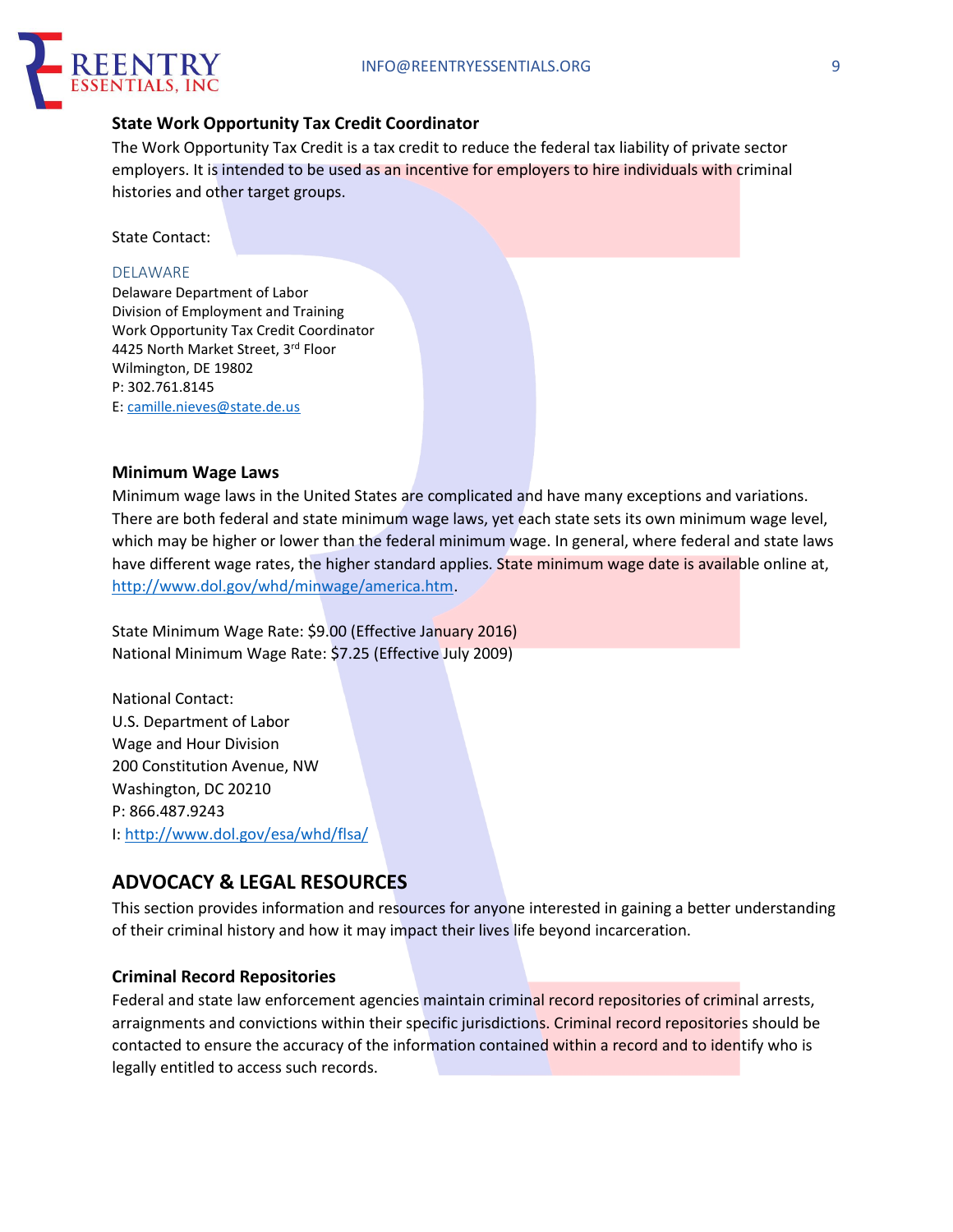

National Contact: National Crime Information Center 1000 Custer Hollow Road Clarksburg, WV 26306 P: 304.625.2000 I: http://www.fbi.gov/about-us/cjis/background-checks

State Contact: DELAWARE Delaware State Police State Bureau of Identification P.O. Box 430 Dover, DE 19903 P: 302.739.2134 I: http://dps.delaware.gov/default.shtml

## **Legal Assistance & Information**

If you need an attorney to advise or represent you, ask friends or family for recommendations. You can also contact the Lawyer Referral Service of your state bar association. Websites such as http://www.abalawinfo.org and http://www.nolo.com can help with answers to general legal questions. If you cannot afford a lawyer, you may qualify for free legal help from a Legal Aid or Legal Services Corporation office. These offices generally offer legal assistance for such things as landlord-tenant relations, family matters, Social Security, welfare, and workers' compensation. If the Legal Aid office in your area does not handle your type of case, it may refer you to other local, state, or national organizations for assistance.

National Contact: National Legal Aid and Defender Association 1140 Connecticut Avenue, NW, Suite 900 Washington, DC 20036 P: 202.452.0620 I: http://www.nlada.org

National Contact: Legal Services Corporation 333 K Street, NW, 3rd Floor Washington, DC 20007 P: 202.295.1500 I: http://www.lsc.org

#### **Bar Associations**

Bar associations are associations of lawyers. There are bar associations at the state and national level which accredit law schools and provide oversight of legal professionals within a specific geographic area. Bar associations provide the public with information about the law, courts and resources for legal issues.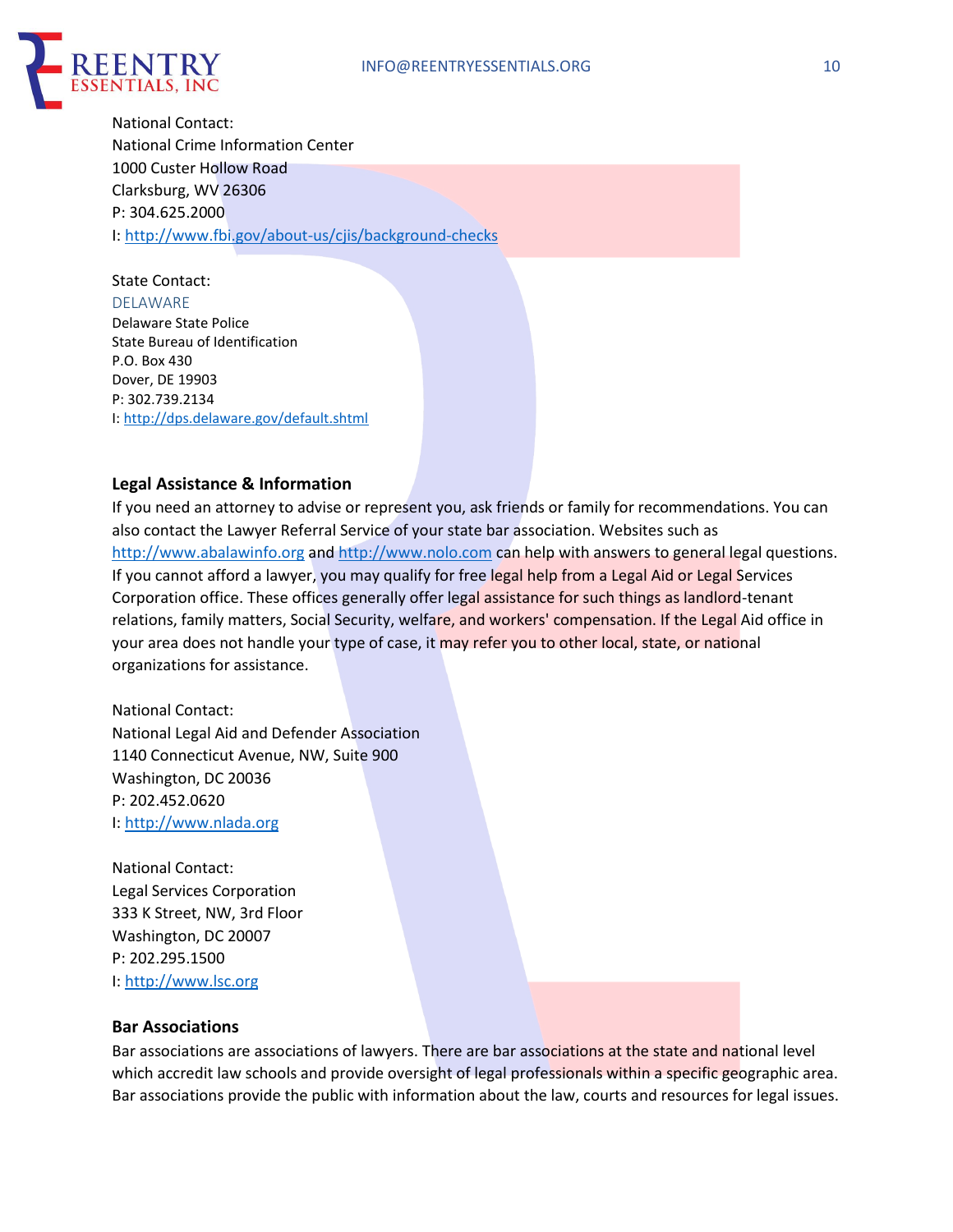

Upon request, many bar associations will provide assistance and referral information to those individuals without access to publically accessibly legal resources.

National Contact: American Bar Association 321 North Clark Street Chicago, IL 60654 P: 312.988.5000 I: http://www.americanbar.com

#### State Contact:

#### DELAWARE

Delaware State Bar Association 301 North Market Street Wilmington, DE 19801 P: 302.658.5279 I: http://www.dsba.org

#### **Collateral Consequences**

Defined as penalties imposed automatically or authorized but not automatically required to be imposed, collateral consequences are laws and regulations that serve as barriers to employment, housing, and other services that are essential to an individual's stability in the community. The American Bar Association has created a directory of state-specific collateral consequences entitled, National Inventory of the Collateral Consequences of Conviction which can be searched online at, http://www.abacollateralconsequences.org/.

#### **Voter Felony Disenfranchisement**

There are millions of Americans prohibited from voting due to laws that disenfranchise individuals convicted of felony offenses. Felony disenfranchisement rates vary by state, as states institute a wide range of disenfranchisement policies. If you are interested in identifying what the official voting policy is within your state, please contact the voting authority listed below.

#### State Contact:

DELAWARE Delaware Commissioner of Elections Voter Registration Division 111 South West Street, Suite 10 Dover, DE 19904 P: 302.739.4277 I: http://elections.delaware.gov

#### **Sex Offender Registries**

Federal and state sex offender registries maintain and coordinate the registration of individuals convicted of certain sexual offenses within a specific jurisdiction. Registries may also provide registered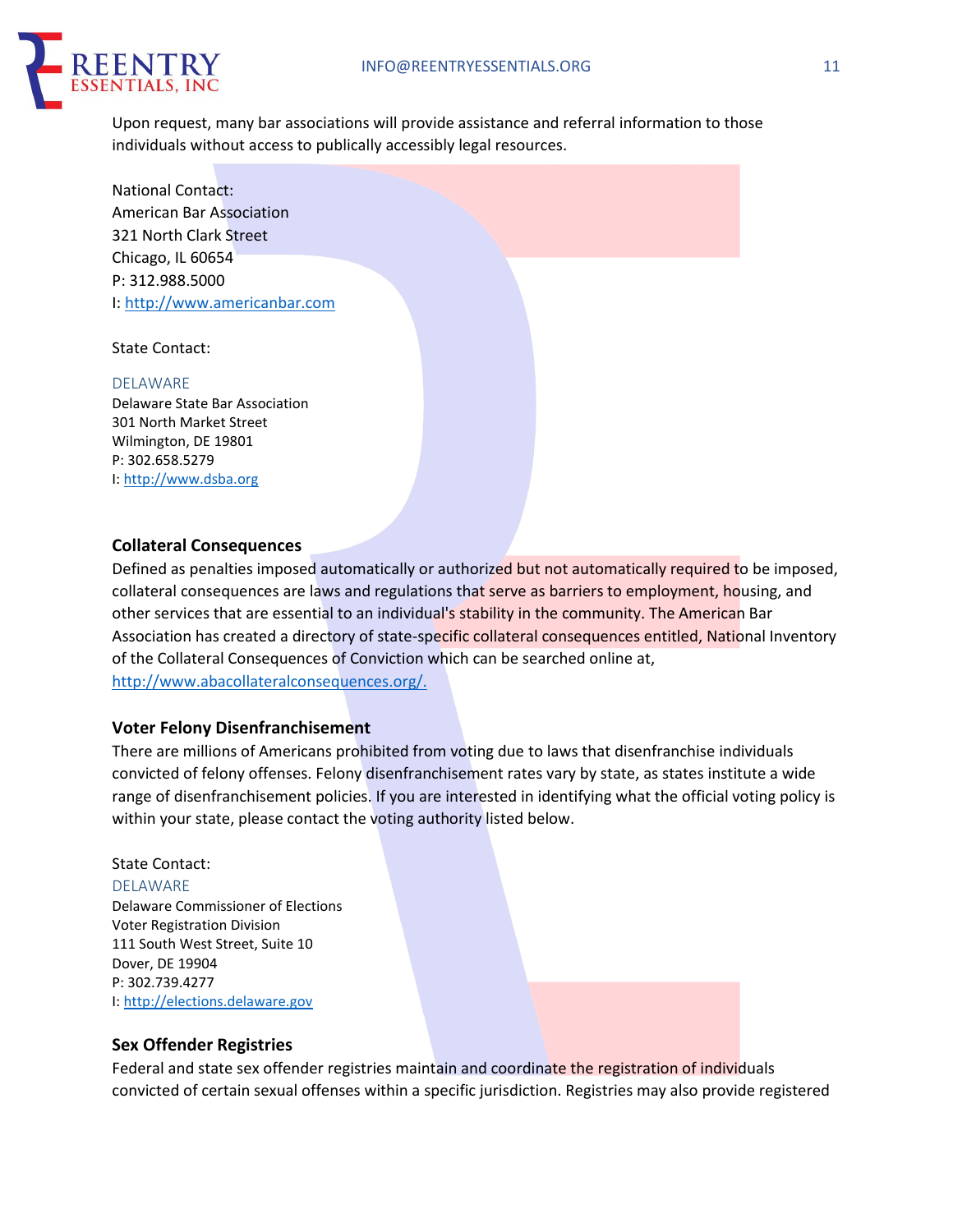

sex offenders with information regarding their legal obligations under applicable laws and assist with understanding or addressing any issues related to offense classification. Each jurisdiction maintains it's own sex offender registry according to both state and federal law. The Dru Sjodin National Sex Offender Public Website (NSOPR) which is available at, http://www.nsopw.gov, provides the public with access to sex offender data nationwide. For state specific information and assistance, contact the agency listed below.

#### State Contact:

DELAWARE Delaware State Police Sex Offender Central Registry P.O. Box 430 Dover, DE 19903 P: 302.672.5306 I: http://sexoffender.dsp.delaware.gov

## **VETERAN RESOURCES & ASSISTANCE**

Veterans play a vital role in ensuring the strength of the United States by dedicating their lives to the safety and security of its citizens. Veterans and their dependents are entitled to a wide range of services and benefits based on their level and duration of service.

### **U.S. Department of Veterans Affairs**

The U.S. Department of Veterans Affairs administers federal benefits for veterans and their families. Some programs include home loans, life insurance, financial assistance, job training, and health resources.

National Contact: U.S. Department of Veterans Affairs 1722 I Street, NW Washington, DC 20421 P: 800.827.1000 I: http://www.va.gov

Additional Resources:

U.S. Department of Veterans Affairs, Federal Benefits for Veterans, Dependents and Survivors http://publications.usa.gov/USAPubs.php?PubID=1050

## **Health Care for Re-entry Veterans**

The Health Care for re-entry Veterans Program is designed to address the community reentry needs of incarcerated veterans. A critical part of the Health Care for Re-entry veterans Program is providing information to veterans while they are incarcerated so they may plan for reentry themselves. To support this, programs administrators across the United States have developed state-specific resource guides which identify steps that veterans can take prior to their release.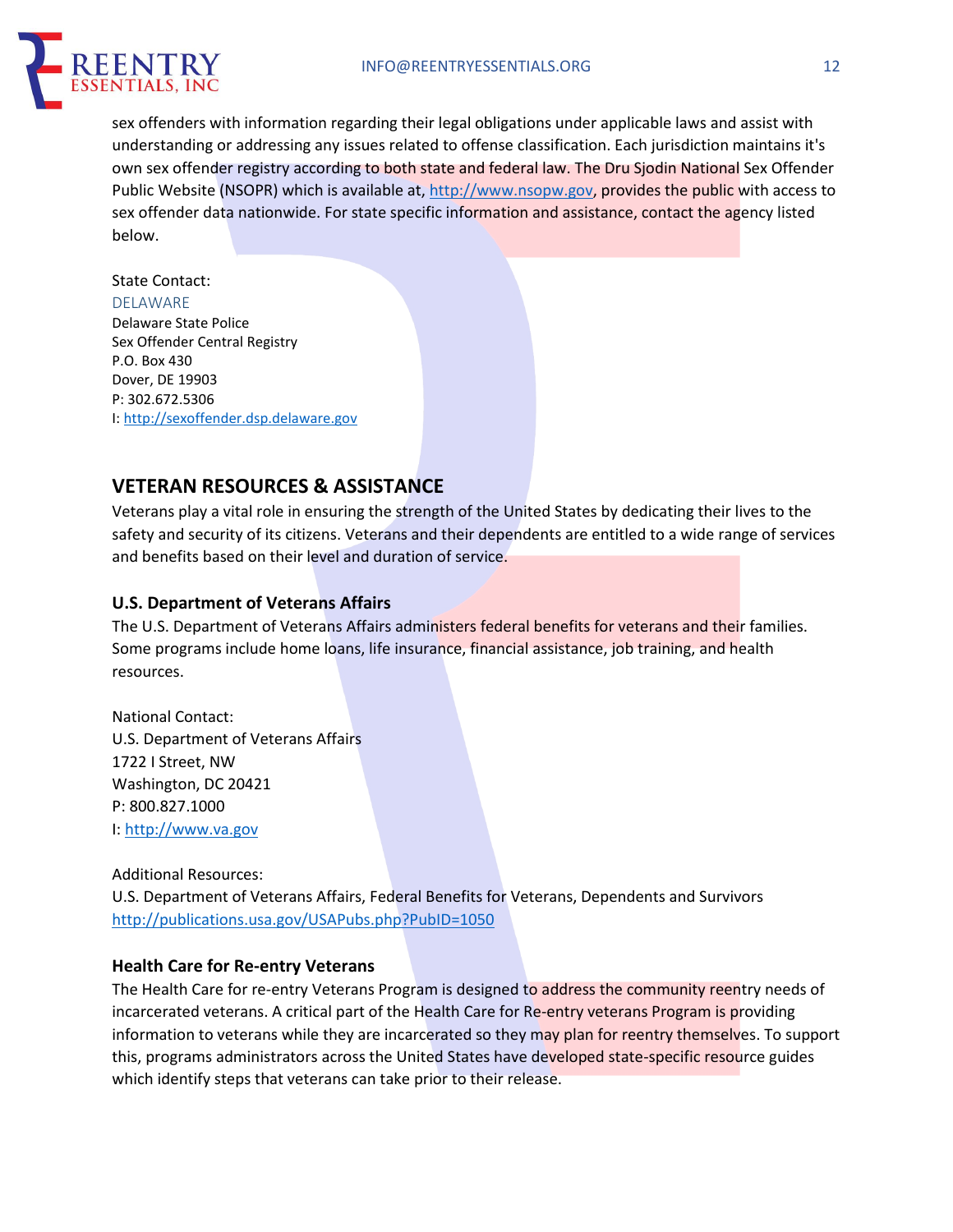

National Contact: U.S. Department of Veterans Affairs Office of Public & Intergovernmental Affairs Homeless Veterans Program 810 Vermont Avenue, NW Washington, DC 20420 P: 202.461.7384 I: http://www.va.gov/homeless/index.asp

Additional Resources: U.S. Department of Veterans Affairs, Health Care for Re-entry Veterans Specialist http://www.va.gov/homeless/reentry.asp U.S. Department of Veterans Affairs, Health Care for Re-entry Veterans Guides http://www.va.gov/homeless/reentry\_guides.asp

### **Military Handbooks**

Military Handbooks was launched with one simple goal - to give the Military community the very best information available about pay, benefits, retirement planning, education benefits, career decisions, and much more! And to provide it i a series of straightforward, easy-to-understand handbooks - for free! For more information visit, http://www.militaryhandbooks.com.

### **National Archives and Records Administration**

Service members who have been discharged from military service and certain other interested parties are entitled to request, obtain and review personnel files stored at the National Archives and Records Administration. Records contained at the National Archives and Records Administration are an excellent means of proving military service for government program eligibility and in many instances can be used as identification when proving identity.

National Contact: National Personnel Records Center Military Personnel Records 1 Archives Drive St. Louis, MO 63138 P: 314.801.0800 I: http://www.narca.gov

#### Additional Resources:

National Personnel Records Center, Request for Military Personnel Records - Standard Form 180 http://www.archives.gov/research/order/standard-form-180.pdf

## **TRANSPORTATION RESOURCES**

Reliable transportation is vital to any successful reintegration plan. Whether it's a personal vehicle that you own, public transportation, or carpooling with friends and colleagues, transportation plays an important role in everyone's life.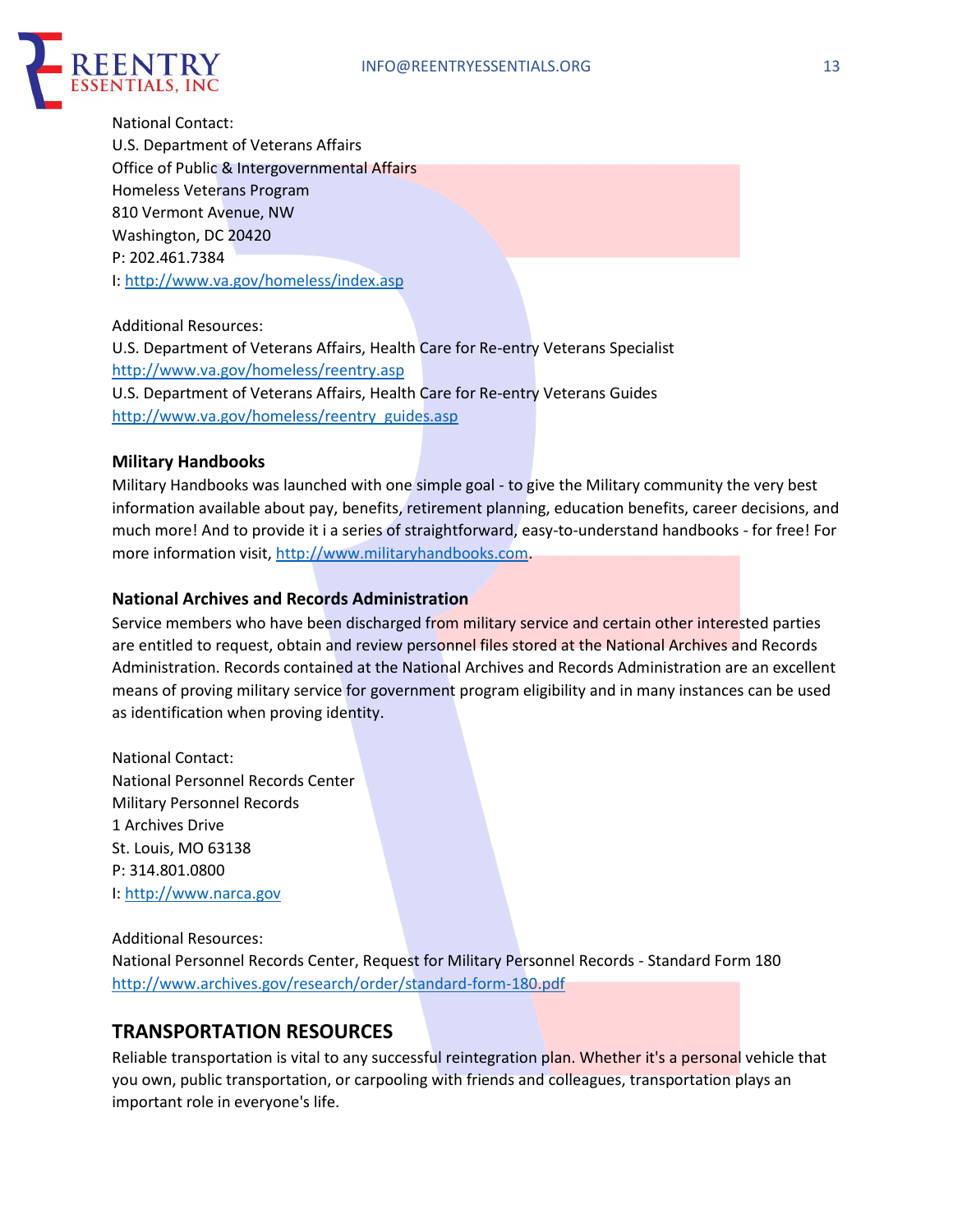

#### **National Driver Register**

The National Driver Register was created to improve traffic and transportation safety by providing a nationwide database of problem drivers that assists state driver licensing agencies in identifying these individuals and assists employers in making hiring and certification decisions. To request a personal file check, contact the agency below.

National Contact: National Driver Register 1200 New Jersey Avenue, SE Washington, DC 20590 P: 888.327.4236 I: http://www.nhtsa.gov

Additional Resources: National Driver Register, NDR Personal File Check Request Form

DELAWARE http://www.apta.com/resources/links/unitedstates/Pages/DelawareTransitLinks.aspx

## **American Public Transportation Association**

The American Public Transportation Association is a membership organization, representing rapid rail, and motor bus systems and manufacturers, suppliers, consulting firms and citizens. To locate public transportation options in your community, visit the "United States Local and State Transit Links" section of their website at, http://www.apta.com/resources/links/Pages/default.aspx.

## **FAMILY & RELATIONSHIP RESOURCES**

The resources listed within this section were chosen for their ability to provide individuals with the tools and resources necessary to build healthy and productive relationships. Time spent separated from family and friends should be utilized to strengthen and enhance the relationship whenever possible.

## **Office of Child Support Enforcement**

The Child Support Enforcement Program is a federal, state, and local efforts to locate parents, their employers and/or their assets; establish paternity if necessary; and establish and enforce child support orders. The Office of Child Support Enforcement has created a series of resources on how to modify a child support order in each jurisdiction. For specific information, please contact the office below for assistance.

National Contact: Administration for Children and Families Office of Child Support Enforcement 370 L'Enfant Promenade, SW Washington, DC 20447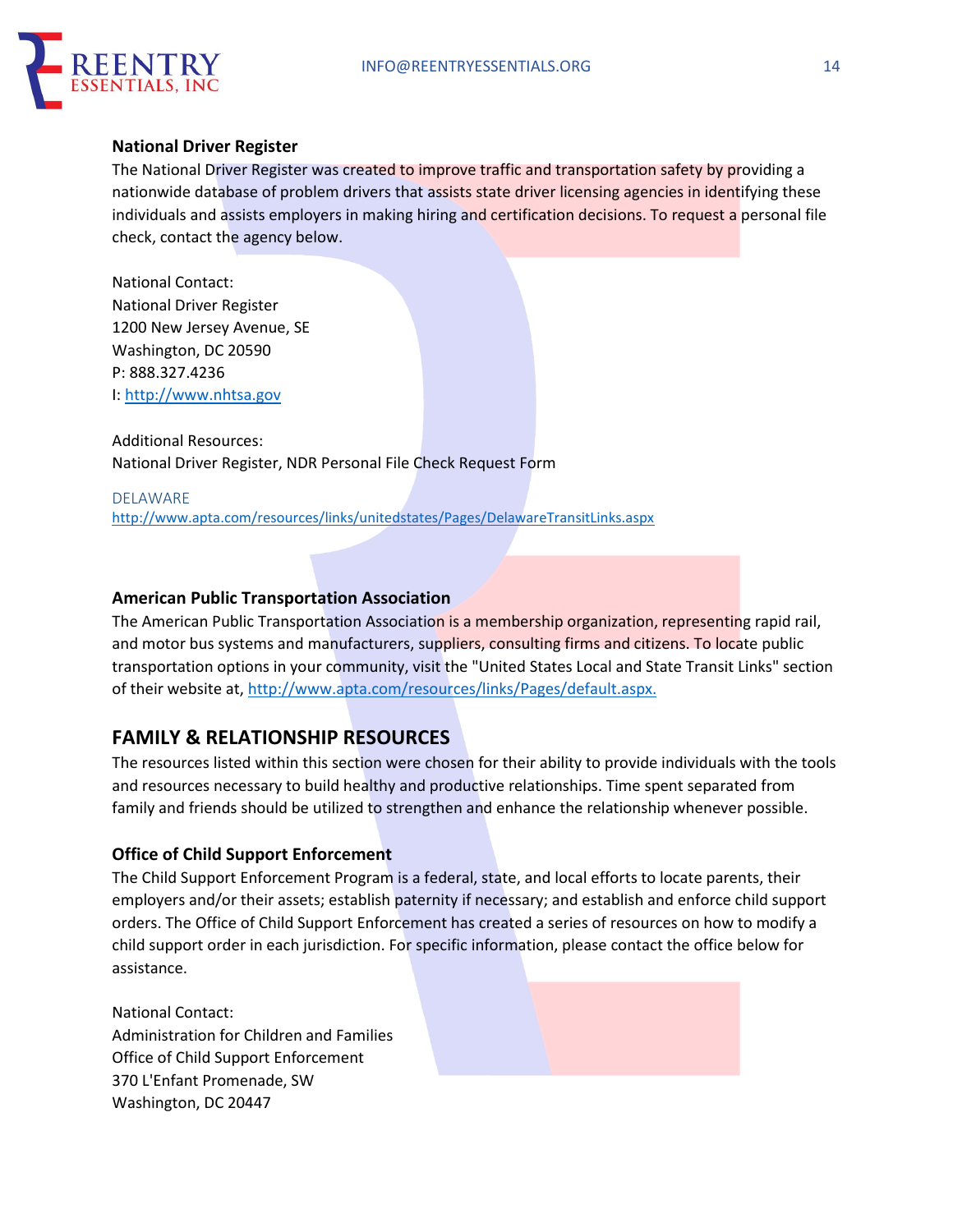

## P: 202.401.9373 I: https://www.acf.hhs.gov/programs/css/resource/reentry

#### State Contact:

#### DELAWARE

Delaware Health and Social Services Division of Child Support Enforcement P.O. Box 11223 Wilmington, DE 19850 P: 302.395.6500

#### Additional Resources:

Office of Child Support Enforcement, Child Support Enforcement Handbook https://www.acf.hhs.gov/sites/default/files/programs/css/child\_support\_handbook\_with\_toc.pdf Office of Child Support Enforcement, Guide to Changing a Child Support Order https://www.acf.hhs.gov/sites/default/files/programs/css/changing\_a\_child\_support\_order.pdf

## **The National Resource Center on Children and Families of the Incarcerated**

The mission of the National Resource Center on Children and Families of the Incarcerated at Rutgers University is to raise awareness about the needs and concerns of children of the incarcerated and their families. If you would like information about programs and services available in your area, please visit the Directory of Programs Serving Children and Families of the Incarcerated available at, http://www/nrccfi.cambden.rutgers.edu/.

## **EDUCATIONAL PROGRAMS & RESOURCES**

The pursuit of an academic course of study such as a high school diploma, General Educational Development diploma or post-secondary degree are important tools in the process of successfully reentering society and today's workforce.

#### **Academic Programs**

Community colleges, four-year colleges, and universities provide individuals with the opportunity to pursue an academic course of study. Most academic programs don't prepare for a specific job or profession. Instead, they are designed to provide a variety of skills to assist with succeeding in whichever career is chosen after graduation.

Community Colleges: To locate a community college in your area visit the American Association of Community Colleges' website at http://www.aacc.nche.edu and select the heading entitled "Find Your Community College."

Four-Year Colleges & Universities: To locate a four-year college or university in your community, visit, http://www.collegeboard.com and select the heading entitled "College Boards Free College Search Tool."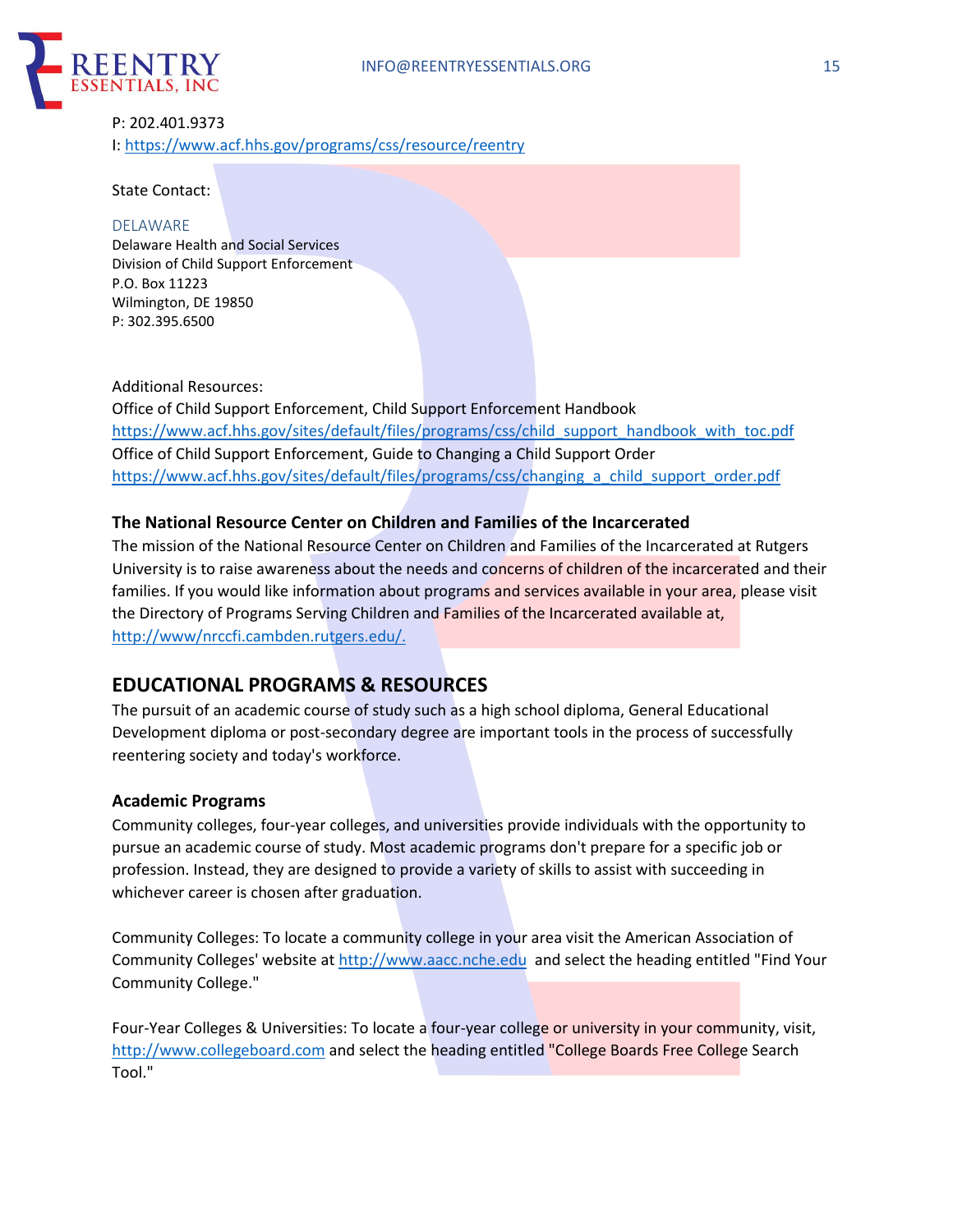

Advanced Degrees: The Princeton Review provides information on graduate programs across the United States through their website at, http://www.princetonreview.com.

#### Additional Resources:

U.S. Department of Education, Taking Charge of Your Future: Get the Education and Training You Need http://www.edpubs.gov/document/ed005354p.pdf?ck=450

### **High School Equivalency Program**

The General Educational Development (GED) testing program was developed to give U.S. and Canadian citizens who have not graduated from high school the opportunity to demonstrate the level of achievement normally acquired through the completion of a traditional high school course of study. For additional information about the GED, call 800.626.9433 to find the nearest GED Testing Center or to locate your jurisdiction's GED Testing administrator, visit, http://ww.gedtestingservice.com/testers/gedtesting-administrator. Additionally, you may contact the address below for questions regarding your specific circumstances (e.g. transcript requests, duplicate certificates, etc.).

#### State Contact:

#### DELAWARE

Delaware Department of Education GED Testing Program 35 Commerce Way, Suite 1 Dover, DE 11904 P: 302.857.3342

#### **Vocational Rehabilitation**

Vocational Rehabilitation, a state-supported division of services, assists individuals with disabilities who are pursuing meaningful careers. Vocational rehabilitation assists those individuals to secure gainful employment commensurate with their abilities and capabilities through local job searches and awareness of self-employment and telecommuting opportunities. In addition to Vocational rehabilitation, some states have separate agencies service individuals who are blind and visually impaired.

National Contact: U.S. Department of Education Rehabilitation Services Administration 400 Maryland Avenue, SW Washington, DC 20202 P: 202.245.7468 I: http://www.jan.wva.edu/sbses/vocrehab.htm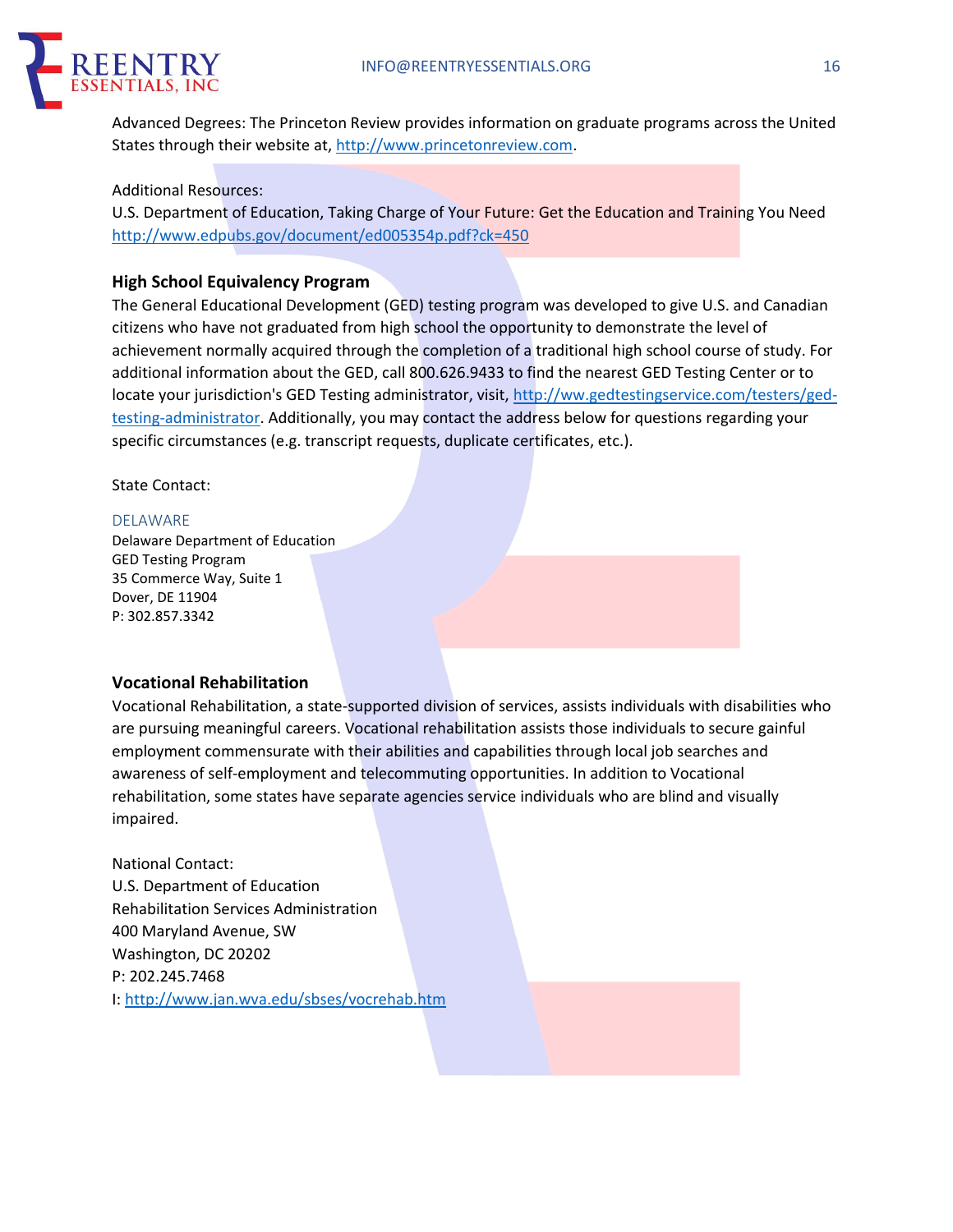

#### State Contact:

#### DELAWARE

Delaware Division of Vocational Rehabilitation 4425 North Market Street Wilmington, DE 19089 P: 302.761.8300 I: http://delawareworks.com/dvr/welcome.shtml

Delaware Health and Social Services Division for the Visually Impaired 1901 North Du Pont Highway New Castle, DE 19720 P: 302.255.9040 I: http://www.state.de.us/dhss/dvi/index.html

#### **Federal & State Student Financial Assistance**

Federal student aid comes from the federal government - specifically, the U.S. Department of Education. Federal student aid is financial assistance for eligible students to pay for education expenses at an approved postsecondary school (e.g. college, vocational school, and graduate school). In addition to federal student aid, many state and local governments have student financial assistance options (e.g. scholarships, loans, and grants) that may be applied to reduce the overall financial burden to students within a specific community or geographic area. Contact the addresses below for more information.

National Contact: Federal Student Aid Information Center P.O. Box 84 Washington, DC 20044 P: 800.433.3243 I: http://www.studentaid.ed.gov

State Contact:

#### DELAWARE

Delaware Higher Education Commission 820 North French Street, 5<sup>th</sup> Floor Wilmington, DE 19801 P: 302.577.5240 I: http://www.doe.k12.de.us/dhec

#### Additional Resources:

U.S. Department of Education, Federal Student Aid for Incarcerated Individuals http://www.studentaid.ed.gov/students/attachments/siteresources/IncarcFAQ.pdf U.S. Department of Education, Funding Your Education: The Guide to Federal Student Aid http://www.publications.usa.gov/USAPubs.php?PubID=2274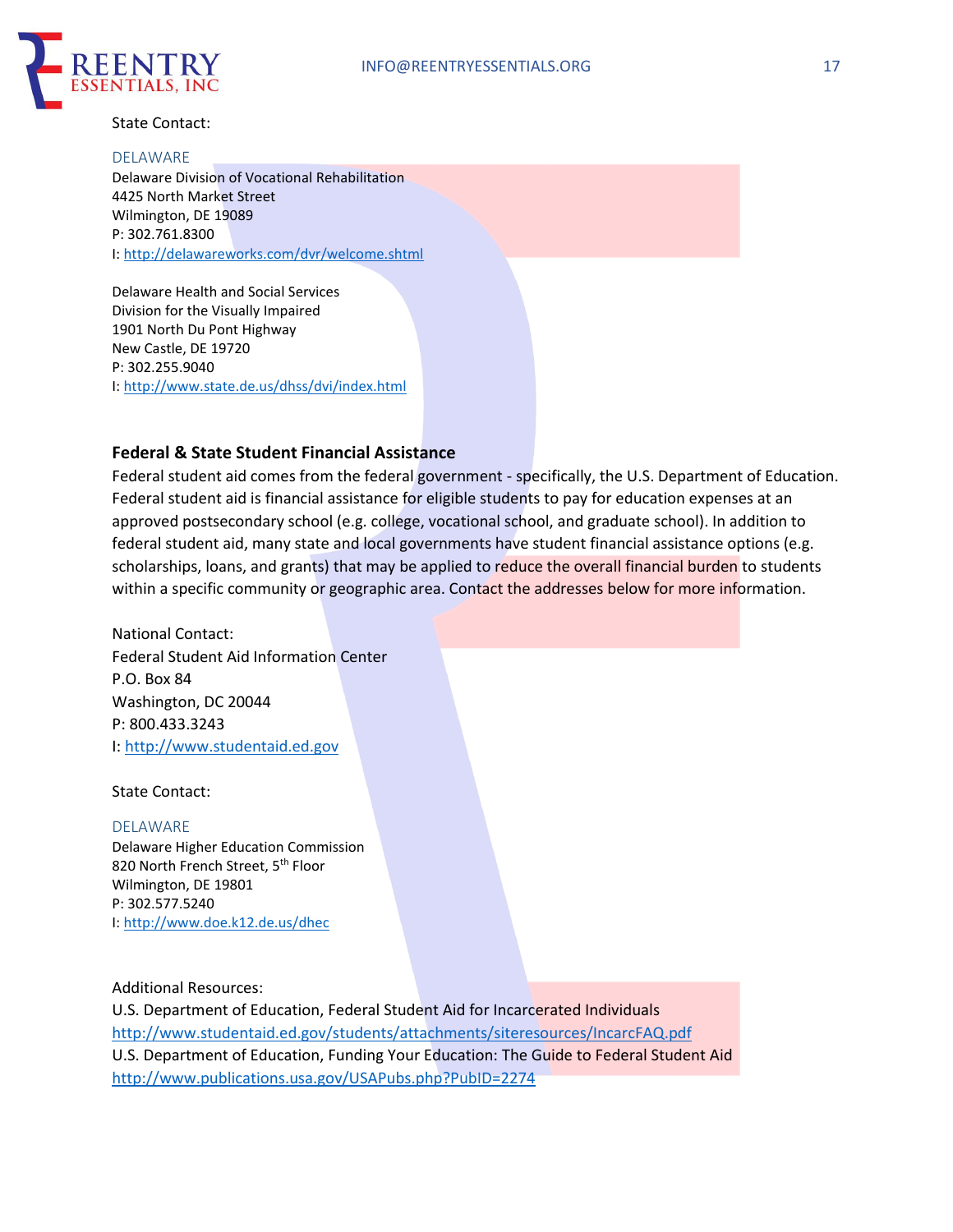

## **GENERAL ASSISTANCE PROGRAMS**

Federal and state assistance programs are generally designed to assist people who need a job, housing, public assistance, and other services. Each program has different standards for participation with low income being the most common requirement. There are no government assistance programs exclusively for ex-offenders.

## **Benefits.gov**

Benefits.gov was launched in an effort to provide citizens with easy, online access to government benefit and assistance programs. Accessible at http://www.benefits.gov, the site's core function is the eligibility prescreening questionnaire or "Benefit Finder." Answers to the questionnaire are used to evaluate a visitor's situation and compare it with the eligibility criteria for more than 1,000 federallyfunded benefit and assistance programs. Benefits.gov is unable to respond to specific scenarios or provide personalized advice. For additional government information, individuals are encouraged to call USA.gov's National Contact Center at 800.333.4636, Monday through Friday, 8:00 am to 8:00 pm (EST), to speak with an information specialist, or visit them online at http://www.usa.gov.

## **Catalog of Federal Domestic Assistance**

The Catalog of Federal Domestic Assistance is a government-wide compendium of federal programs, projects, services, and activities that provide assistance or benefits to the American public. It contains financial and non-financial programs administered by departments and agencies of the federal government. As a basic reference of federal programs, the primary purpose of the catalog of Federal Domestic Assistance is to assist users identifying programs that meet specific objectives of the applicant, and to obtain general information on federal assistance programs. The Catalog of Federal Domestic Assistance may be searched online at, http://www.cfda.gov or downloaded at, http://www.cfda.gov/downloads/CFDA\_2015.pdf.

## **Temporary Assistance for Needy Families (TANF)**

Administered and coordinated at the federal level by the U.S. department of Health and Human Services, Temporary Assistance for Needy Families is a federal assistance program that provides financial assistance and services to low-income individuals and families with children under the age of 18 who meet specific program eligibility requirements. Individuals who believe they may be eligible for services through Temporary Assistance for Needy Families are encouraged to contact their local American Job Center for additional information and eligibility requirements.

National Contact: U.S. Department of Health and Human Services Temporary Assistance for Needy Families 200 Independence Avenue, SW Washington, DC 20201 P: 877.696.6775

## **Emergency Relief**

There have been many changes to the welfare system and the availability of welfare from the federal government is severely limited. Emergency Relief programs are cash and in-kind assistance programs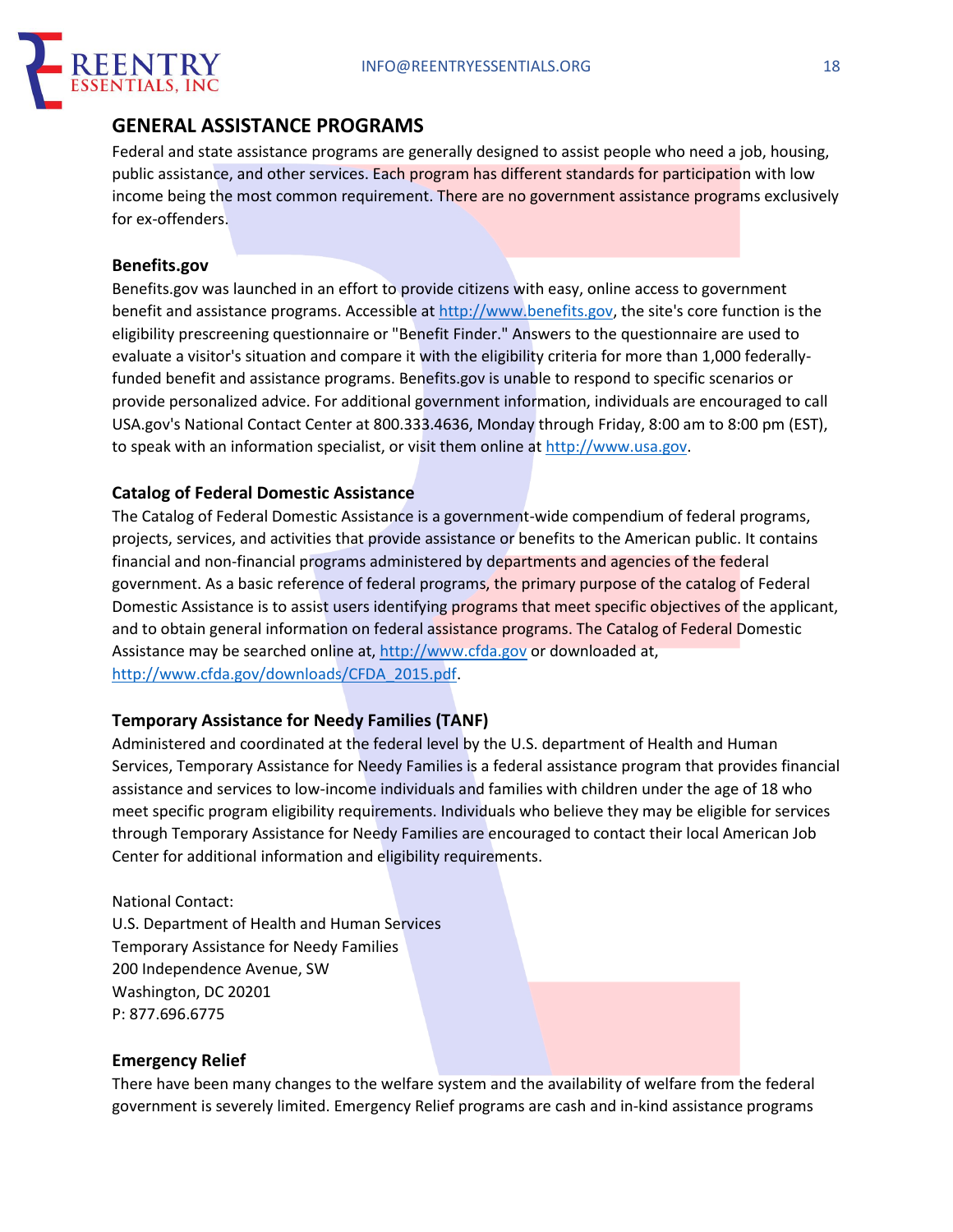

financed and administered entirely by the state, county, or locality in which they operate. Emergency Relief programs are likely to serve disabled, elderly, and otherwise unemployable individuals and children or families with children. There are no national laws that require state governments to provide Emergency Relief or to establish uniform rules across the state of Emergency Relief is provided. Individuals who believe they may be eligible for Emergency Relief are encouraged to contact their local American Job Center for additional information and eligibility requirements.

## **2-1-1 United Way**

2-1-1 is the national abbreviated dialing code for free access to health and human service information and referral. 2-1-1 is an easy-to-remember and universally recognizable number that makes a critical connection between individuals and families seeking services or volunteer opportunities and the appropriate community-based organizations and government agencies. 2-1-1 makes it possible for people to navigate the complex and ever-growing maze of human service agencies and programs. For additional information about the services offered by 2-1-1, please dial 211 from any telephone or visit them online at http://www.211.org/services/reentry.

## **HOUSING ASSISTANCE RESOURCES**

Housing information may be obtained from your community's local Department of Housing. For those individuals who do not have access to local information, contact any of the agencies listed below for assistance identifying appropriate housing options.

## **Community Action Partnership**

Community Action Partnership provides services to reduce the effects of poverty in many communities throughout the United States. Many provide energy assistance, winterization, housing, and emergency shelter services.

National Contact: Community Action Partnership 1140 Connecticut Avenue, NW, Suite 1210 Washington, DC 20036 P: 202.265.7546 I: http://www.communityactionpartnership.org

## **Goodwill Industries**

Goodwill Industries is a nonprofit organization with hundreds of locations nationwide that provide job training, housing assistance and shelter services to people who are trying to overcome physical, emotional and developmental disabilities, poverty and other challenges.

National Contact: Goodwill Industries - National headquarters 15810 Indianola Drive Rockville, MD 20855 P: 800.644.3945 I: http://www.goodwill.org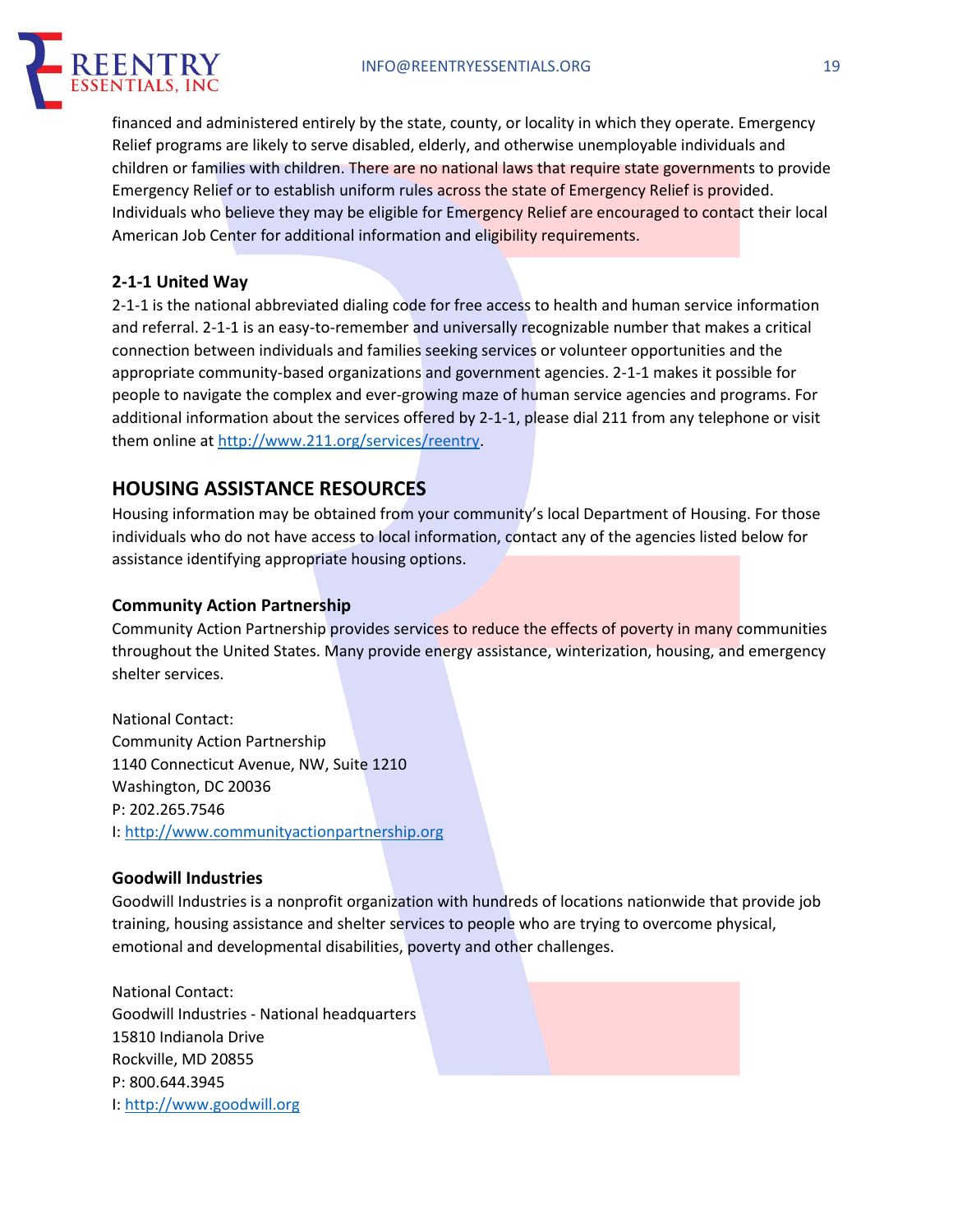

#### **Homeless Shelter Directory**

Homeless shelters are a form of temporary housing for homeless individuals and families. Homeless shelters sometimes provide other services, such as soup kitchens, and job skills training. The Homeless Shelter Directory is a web-based application with access to referral information nationwide. Homeless Shelter Directory may be searched online at, http://www.homelessshelterdirectory.org.

## **Sober Housing**

Soberhouses.com is a quick and reliable source of information for referrals into treatment programs, detoxification centers, halfway houses, and sober houses. The mission of Soberhouses.com is to provide a user friendly, free access site for professionals and individuals to locate much needed resources. Soberhouses.com can be searched online at, http://www.soberhouses.com.

### **The Salvation Army**

The Salvation Army through its many national locations provides shelter services and housing vouchers to individuals in need of assistance. They may also assist with meals and other essential needs. Adult Rehabilitation Centers, a service of the Salvation Army provide substance abuse treatment services within a structured therapeutic environment.

National Contact: The Salvation Army - National Headquarters 615 Slaters Lane, P.O. Box 269 Alexandria, VA 22313 P: 800.728.7825 I: http://www.salvationarmyusa.org

## **U.S. Department of Housing and Urban Development**

The U.S. department of Housing and Urban Development's public housing program was established to provide decent and safe rental housing for eligible low-income families, the elderly, and persons with disabilities. Public housing is limited to low-income families and individuals. A housing agency determines program eligibility based on, 1) annual gross income; 2) whether you qualify as elderly, a person with a disability or as a family; and 3) U.S. citizenship or immigration status. A criminal conviction does not automatically limit program eligibility.

National Contact: U.S. Department of Housing and Urban Development 415 7th Street, SW Washington, DC 20410 P: 202.708.1112 I: http://www.hud.gov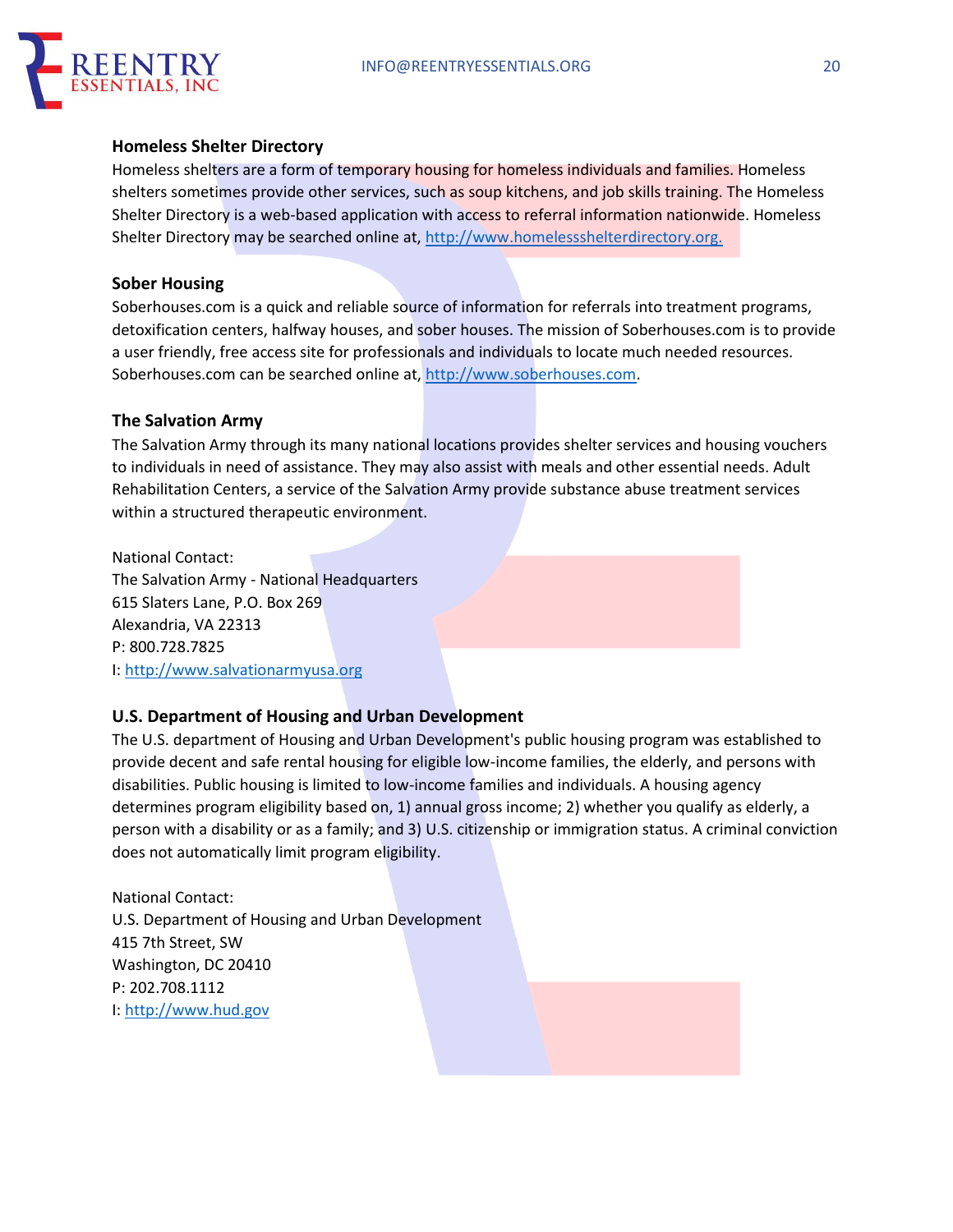

State Contact:

#### DELAWARE

U.S. Department of Housing and Urban Development Wilmington Field Office 920 North King Street, Suite 404 Wilmington, DE 79801 P: 302.573.6300

## **U.S. Department of Agriculture, Rural Housing Service**

Rural Housing Service offers two types of homeownership loans - guaranteed and direct loans. The purpose is to provide financing - with no down payment and at favorable rates and terms - either through a direct loan with Rural Housing Service or with a loan from a private financial institution which is guaranteed by Rural Housing Service. These loans are for the purchase, construction, rehabilitation, or relocation of a dwelling and related facilities for low or moderate income rural persons.

National Contact: U.S. Department of Agriculture Rural Housing Service 1400 Independence Avenue, SW Washington, DC 20250 P: 202.692.0090 I: http://www.rurdev.usda.gov

## State Contact:

DELAWARE U.S. Department of Agriculture

Rural Housing Service 1221 College Park Drive, Suite 200 Dover, DE 19904 P: 302.857.3580 I: http://www.rurdev.usda.gov/de

## **Office of fair Housing and Equal Opportunity**

The U.S. department of Housing and Urban Development's Office of fair Housing and Equal Opportunity enforces federal laws and establishes policies that ensure all Americans have equal access to the housing of their choice. Individuals who believe they have been the victim of housing discrimination are encouraged to file a complaint.

National Contact: U.S. Department of Housing and Urban Development Office of fair Housing and Equal Opportunity 451 7th Street, SW, Room 5204 Washington, DC 20410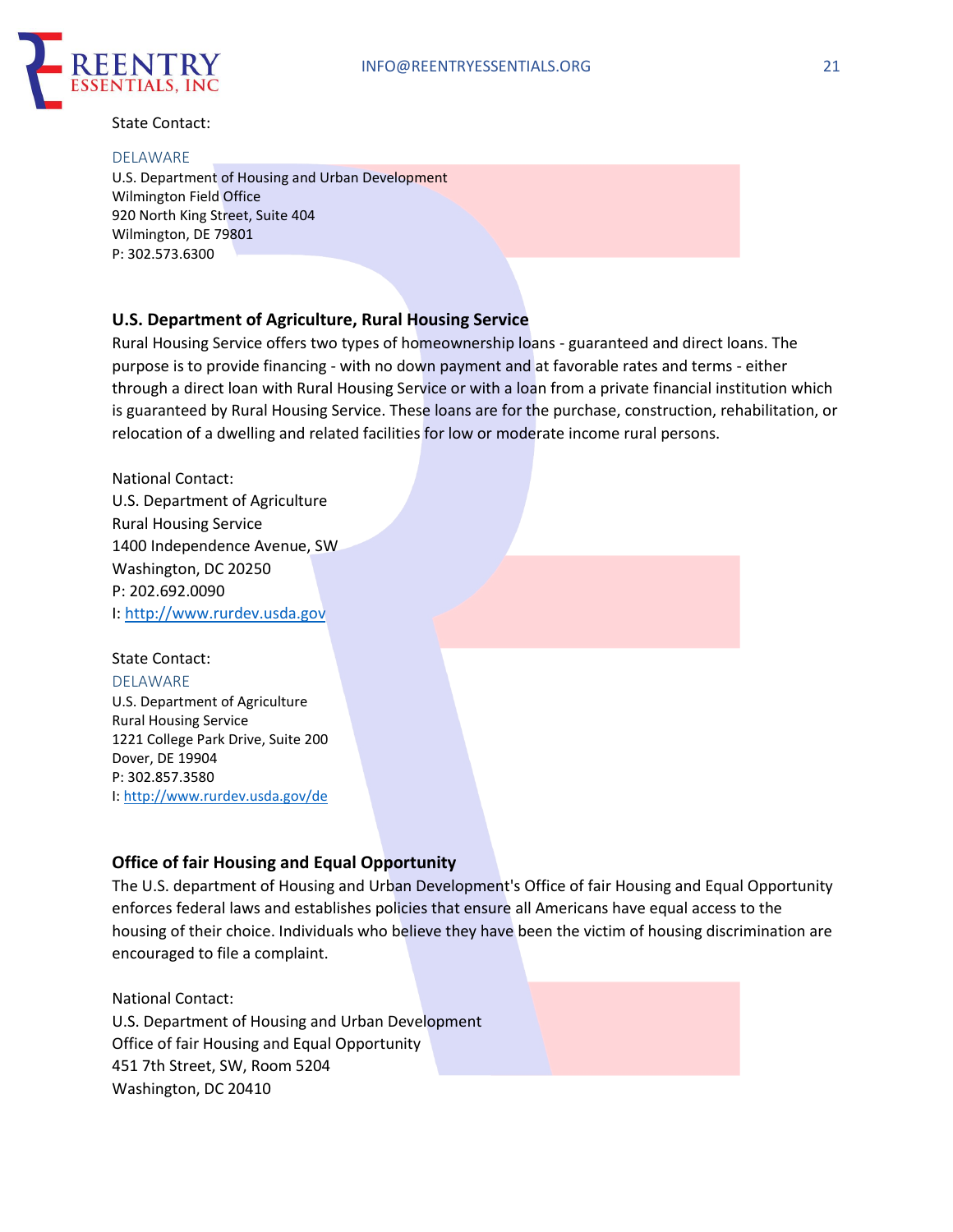

P: 202.708.4252 I: http://www.hud.gov/offices/fheo

## **APPEARANCE, CLOTHING & HOUSEWARES**

An individual's clothing, personal hygiene and overall appearance are often the first thin communicated to others and should be viewed as vital to successful community and social reintegration. The following organizations provide the tools and resources needed to ensure a strong, confident and professional first impression.

## **CareerGear**

Since 1999, CareerGear has helped thousands of disconnected and underserved job-seeking men become self-sufficient members of their communities. By providing interview counseling and business attire, CareerGear offers vital services to men of all ages and ethnic backgrounds, as well as recipients of public assistance, the disabled, recovering addicts, Iraqi War Veterans, former foster care children, recent immigrants, and the formerly incarcerated.

National Contact: CareerGear National 120 Broadway, 36th Floor New York, NY 10271 P: 212.577.6190 I: http://www.careergear.org

#### **Dress for Success**

Dress for Success clients come from a continually expanding and diverse group of nonprofit and government agencies including homeless shelters, immigration services, and job training programs, educational institutions and domestic violence shelters, among many other organizations. More than 3,000 organizations throughout the world send women to Dress for Success for professional apparel and career development services.

National Contact: Dress for Success 32 East 31st Street, 7th Floor New York, NY 10016 P: 212.532.1922 I: http://www.dressforsuccess.org

## **Goodwill Industries, Outlet Stores**

Goodwill Industries operates an extensive network of thrift stores located throughout the United States. These stores provide clothing, housewares, and other essential items to individuals and families in need at low prices.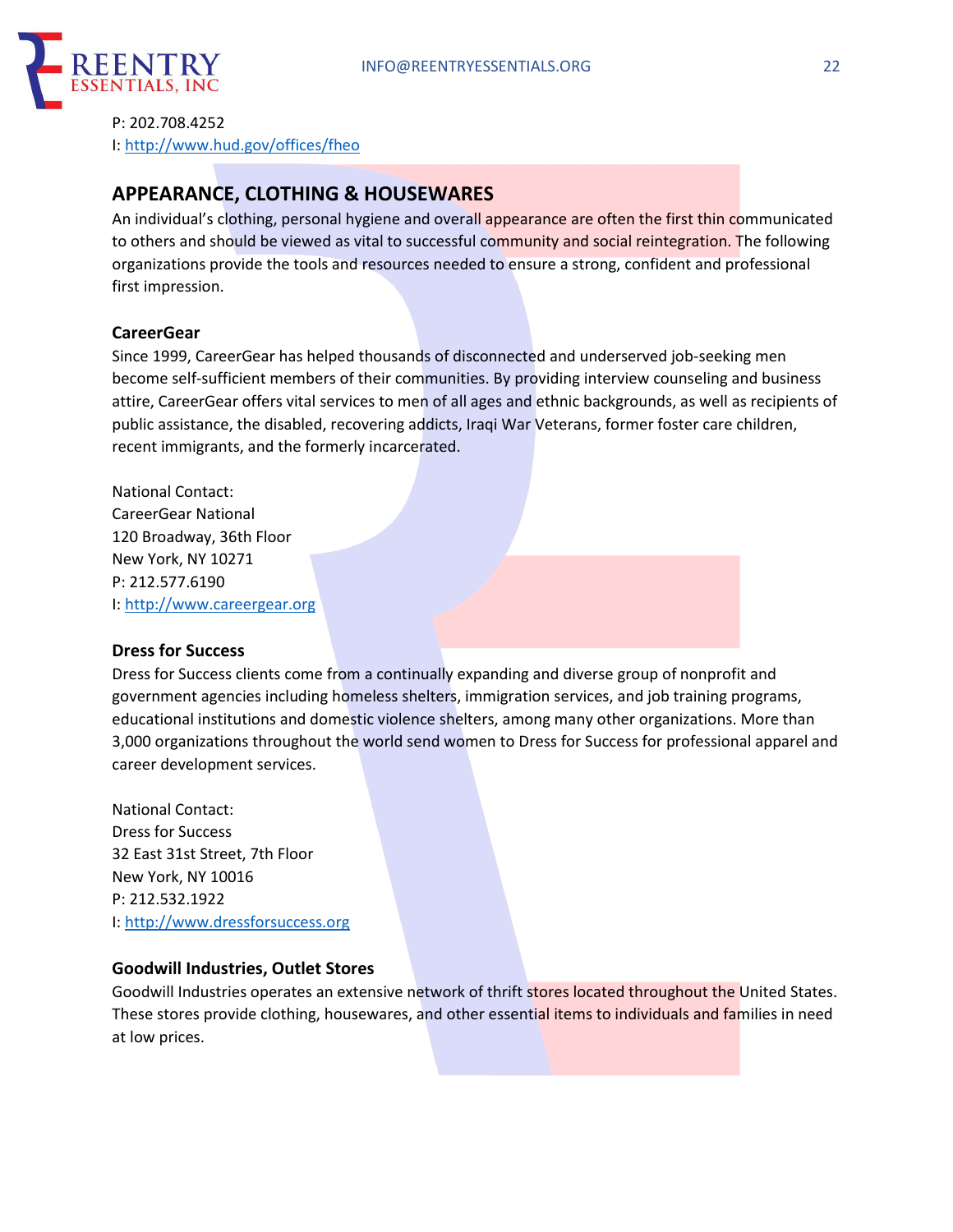

National Contact: Goodwill Industries - Thrift Stores 15810 Indianola Drive Rockville, MD 20855 P: 800.644.3945 I: http://www.goodwill.org

## **Salvation Army, National Family Stores**

The Salvation Army operates an extensive network of thrift stores located throughout the United States. These stores provide clothing, housewares, and other essential items to individuals and families in need at low prices.

National Contact: The Salvation Army - Family Stores 615 Slaters Lane, P.O. Box 269 Alexandria, VA 22313 P: 800.728.7825 I: http://www.salvationarmyusa.org

#### **Tattoo & Body Art Removal**

Removing visible tattoos, especially those that are antisocial or related to gangs, will improve an individual's chances of finding employment. Removing tattoos of victims of human trafficking can be a major step in the recovery process and can help restore dignity and self-esteem. But how do you do it, and how do you pay for it? You can begin by using the Jails to Jobs Tattoo Removal Directory available at, http://jailstojobs.org/wordpress/tattoo-removal/, which includes tattoo removal clinics across the United States. Some of them charge. Others are free but many have eligibility requirements. This directory is a work in progress and it by no means a complete list.

## **CONSUMER AWARENESS**

Being released back into society after incarceration can be a stressful experience regardless of individual circumstances. The decisions mad today about how to manage finances can effect one's ability to get credit, insurance, a place to live, and even a job.

## **Consumer Protection Offices**

Consumer Protection Offices offer a variety of important services. They mediate complaints, conduct investigations, license and regulate professionals, provide educational materials, and advocate in the consumer interest.

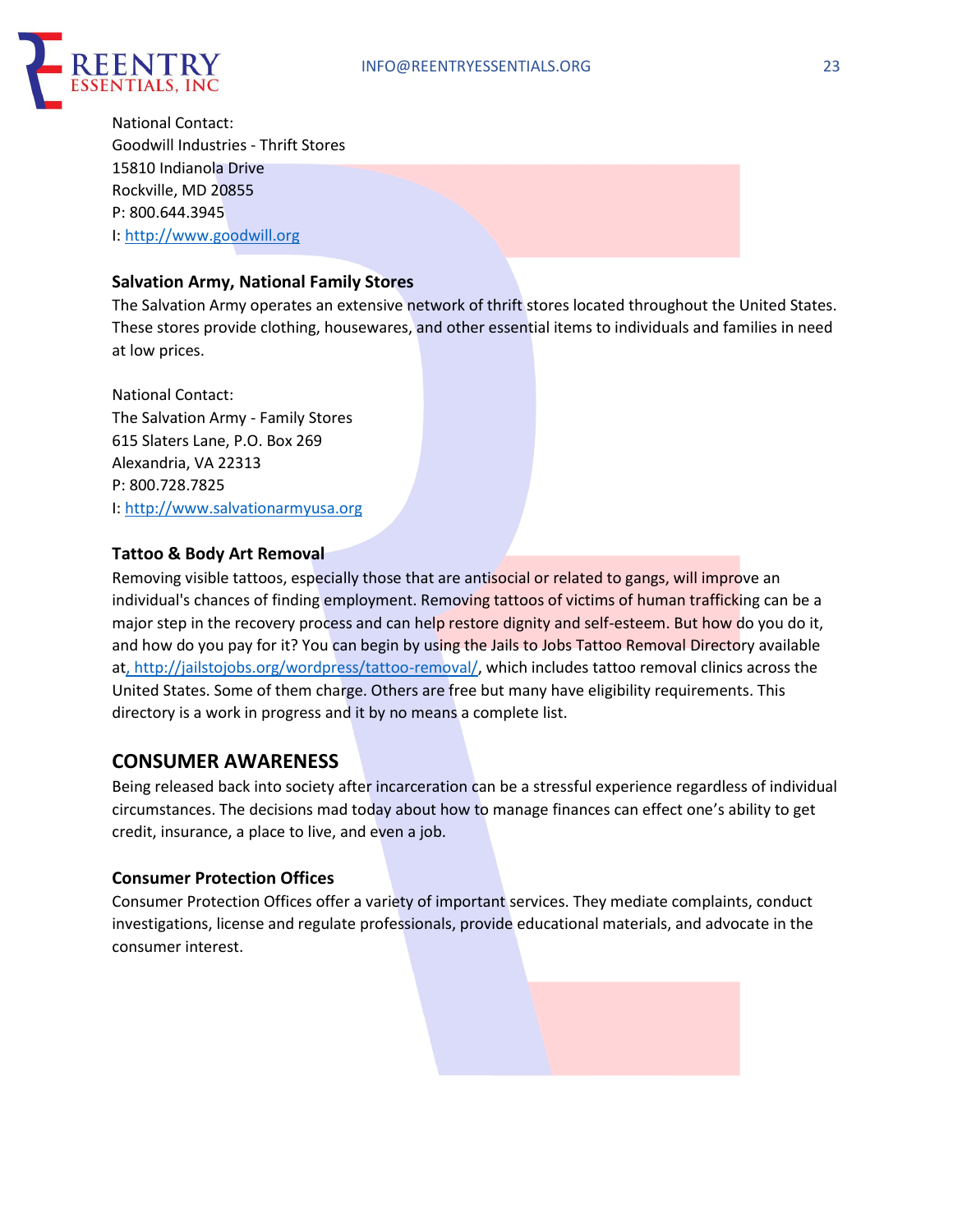

State Contact:

#### DELAWARE

Delaware Department of Justice Consumer Protection Division 820 North French Street, 5<sup>th</sup> Floor Wilmington, DE 19801 P: 302.577.8600 I: http://www.attorneygeneral.delaware.gov

### **Free Annual Credit Report**

The fair Credit reporting Act requires each of the three major nationwide credit reporting companies - Equifax, Experian, and TransUnion - to provide consumers with a free copy of their consumer credit report, at their request, once every 12 months. The three major nationwide credit reporting companies have set up a central website, a toll-free telephone number, and a mailing address through which consumers can order their free annual report. To order, visit, http://www.annualcreditreport,com, call 877.322.8228, or complete the Annual Credit Report request Form and mail it to the address below.

National Contact: Annual Credit Report Request Service P.O. Box 105281 Atlanta, GA 30348 P: 877.322.8228 I: http://www.annualcreditreport.com

Additional Resources: Annual credit Report Request Service, Annual Credit Report Request Form http://www.annualcreditreport.com/manualRequestForm.action

#### **LexisNexis Personal Report**

Through LexisNexis Risk Solutions, you can order certain reports about yourself or certain reports on others such as prospective caretakers, contractors and doctors. These reports are made available through the LexisNexis website for a small fee and are prepared by various LexisNexis entities. To see what information is maintained about you in the LexisNexis files, you can request a full file disclosure.

National Contact: LexisNexis Consumer center Attn: Full File Disclosure P.O. Box 105108 Atlanta, GA 30348 P: Not Provided I: https://www.personalreports.lexisnexis.com/access\_your\_full\_file\_disclosure.jsp

Additional Resources: LexisNexis, Full File Disclosure Request Form https://personalreports.lexisnexis.com/pdfs/CD107\_CP-File-Disclosure-Request-Form\_pg-3.pdf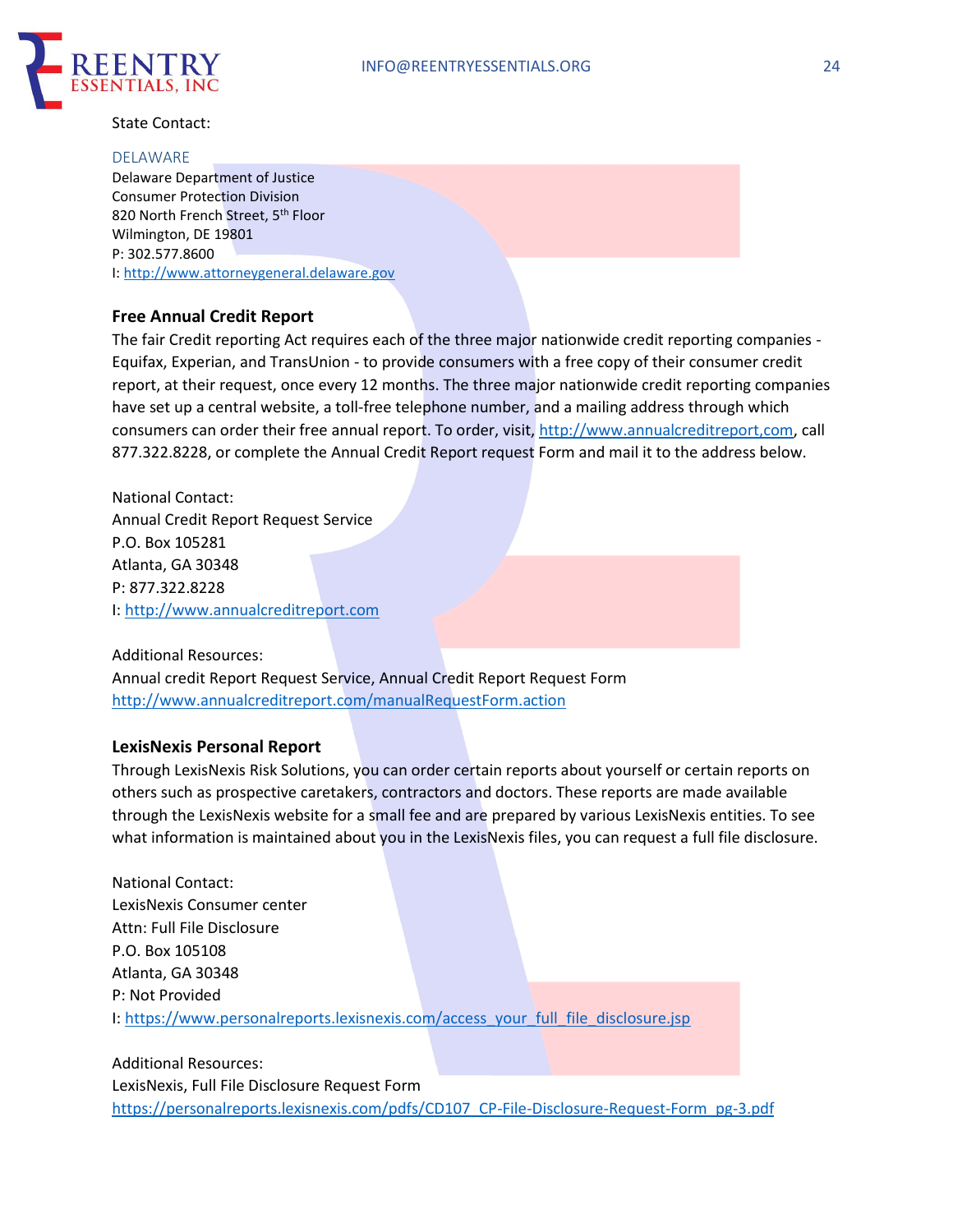

## LexisNexis, Full File Disclosure Instructions https://personalreports.lexisnexis.com/pdfs/CD107\_CP-File-Disclosure-Request-Form\_pg-1.pdf

## **ChexSystems Consumer Assistance**

Under the fair and Accurate Credit Transaction Act amendments to the federal Fair Credit Reporting Act, consumers are entitled to a free copy of their consumer report upon request, once every 12 months. ChexSystems maintains reports based on your handling of banking relationships such as, checking and saving accounts.

National Contact: ChexSystems, Inc. Attn: Consumer relations 7805 Hudson Road, Suite 100 Woodbury, MN 55125 P: 800.428.9623 I: https://www.consumerdebit.com/consumerinfo/us/en/freereport.htm

Additional Resources:

ChexSystems Consumer Assistance, FACTA Free Annual Report request Form http://www.chexsystems.com/web/chexsystems/consumerdebit/otherpage/FACTAFreeReport/

## **Taxpayer Advocate Service**

The taxpayer Advocate Service was created to ensure that every taxpayer is treated fairly, and that they know and understand their rights. The taxpayer Advocate Service offers free help to guide taxpayers through the often confusing process of resolving their tax problems.

National Contact: Taxpayer Advocate Service National Taxpayer Advocate 1111 Constitution Avenue, NW, Room 3031-TA Washington, DC 20224 P: 877.777.4778 I: http://www.taxpayeradvocate.irs.gov

Local Contact:

#### DELAWARE

Taxpayer Advocate Service 1352 Marrows Road, Suite 203 Newark, DE 19711 P: 302.286.1654

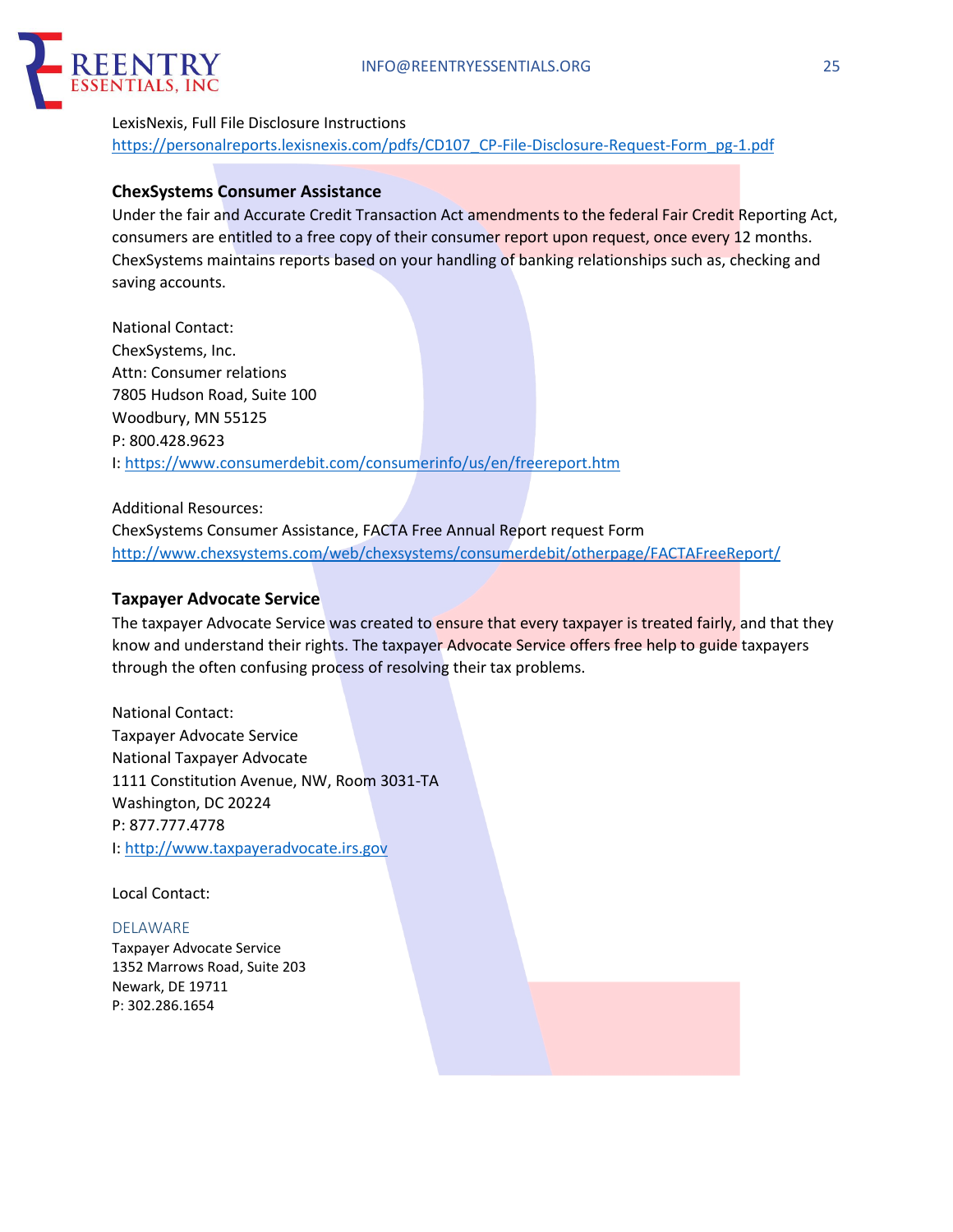

## **Low Income Taxpayer Clinics**

Low Income taxpayer Clinics represent low income taxpayers before the Internal Revenue Service and assist taxpayers in audits, appeals and collection disputes. Low Income Taxpayer Clinics also help taxpayers respond to Internal Revenue Service notices and correct account problems. If you are interested in obtaining more information about Low Income Taxpayer Clinics or would like to locate a clinic in your local community, go to http://www.irs.gov/uac/Contact-a-Low-Income-Taxpayer-Clinic for the most recent information.

## **SWELLNESS: HEALTH, WELLNESS & LEISURE-TIME RESOURCES**

Taking care of your personal health and wellness plays an important role in community reintegration. Making healthier and more educated choices about one's personal wellbeing can substantially improve how someone feels, reduce the risk of many diseases and ensure a long, active and fulfilled lifestyle.

## **U.S. Department of Health and Human Services**

The U.S. Department of Health and Human Services is the United States government's principal agency for protecting the health of all Americans and providing essential human services, especially for those who are least able to help themselves.

National Contact: U.S. Department of Health and Human Services 200 Independence Avenue, SW Washington, DC 20201 P: 877.696.6775 I: http://www.hhs.gov

State Contact:

#### REGION III

U.S. Department of Health and Human Services Office of the Secretary 3535 Market Street, Room 11480 Philadelphia, PA 19104 P; 215.596.6492

Note: This office serves the following states: Delaware, District of Columbia, Maryland, Pennsylvania, Virginia, and West Virginia.

## **Feeding America**

Feeding America is a charitable hunger relief organization that feeds approximately 37 million people annually through a network of more than 200 food banks and 61,000 local charitable agencies including food pantries, soup kitchens, emergency shelters, after-school programs, Kids Cafes, Community Kitchens, and BackPack programs.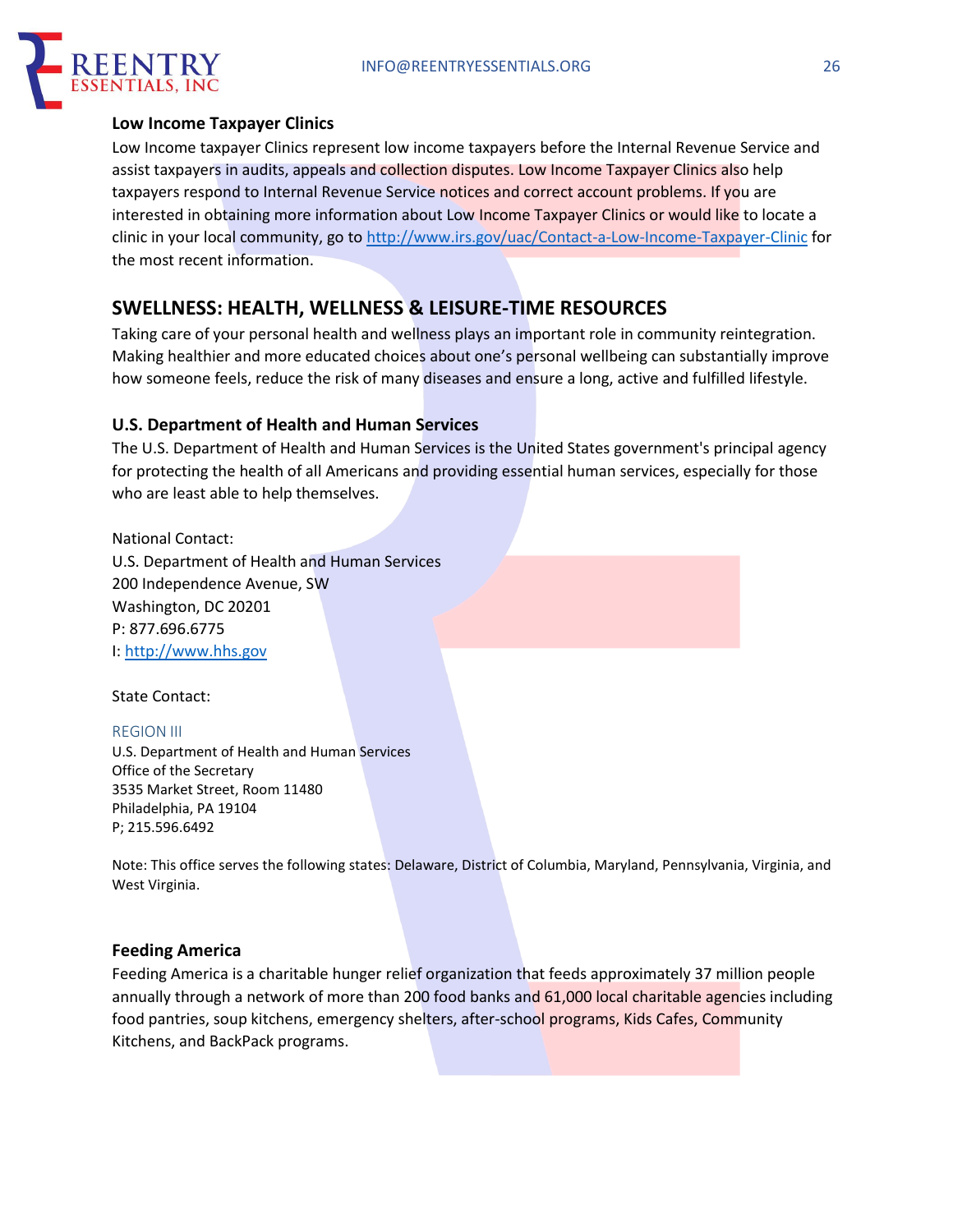

National Contact: Feeding America 35 East Wacker Drive, Suite 2000 Chicago, IL 60601 P: 800.771.2303 I: http://www.feedingamerica.org

Additional Resources: Feeding America, Food Bank Locator http://www.feedingamerica.org/foodbank-results.aspx

## **Meals on Wheels Association of America**

Meals on Wheels Association of America is an association with programs throughout the United States that provide nutritious meals and other nutrition services to men and women who are elderly, homebound, disabled, frail, or at risk.

National Contact: Meals on Wheels Association of America 203 South Union Street Alexandria, VA 22314 P: 703.548.5558 I: http://www.mowaa.org

Additional Resources: Meals on Wheels Association of America, "Find a Meal" Program Locator http://www.momaa.org/page.aspx?pid=253

## **Supplemental Nutritional Assistance Program**

The Supplemental Nutrition Assistance Program is the largest nutrition assistance program administered by the U.S. Department of Agriculture. The goal of the program is "to alleviate hunger and malnutrition by increasing food purchasing power of all eligible households who apply for participation" as stated in the Food Stamp Act of 1977, as amended (P.L. 108-269. The program provides monthly benefits to eligible low-income families which can be used to purchase food. To apply for benefits, or for more information about the Supplemental Nutrition Assistance Program in your community, call the National Supplemental Assistance Program hotline at 800.221.5689 or contact your local American Job Center for additional information.

State Contact:

DELAWARE http://www.fns.usda.gov/sites/default/files/snap/delaware-office.pdf

Additional Resources: Food and Nutrition Information Center, Food Stamp Pre-Screening Tool http://www.foodstamps-step1.usda.gov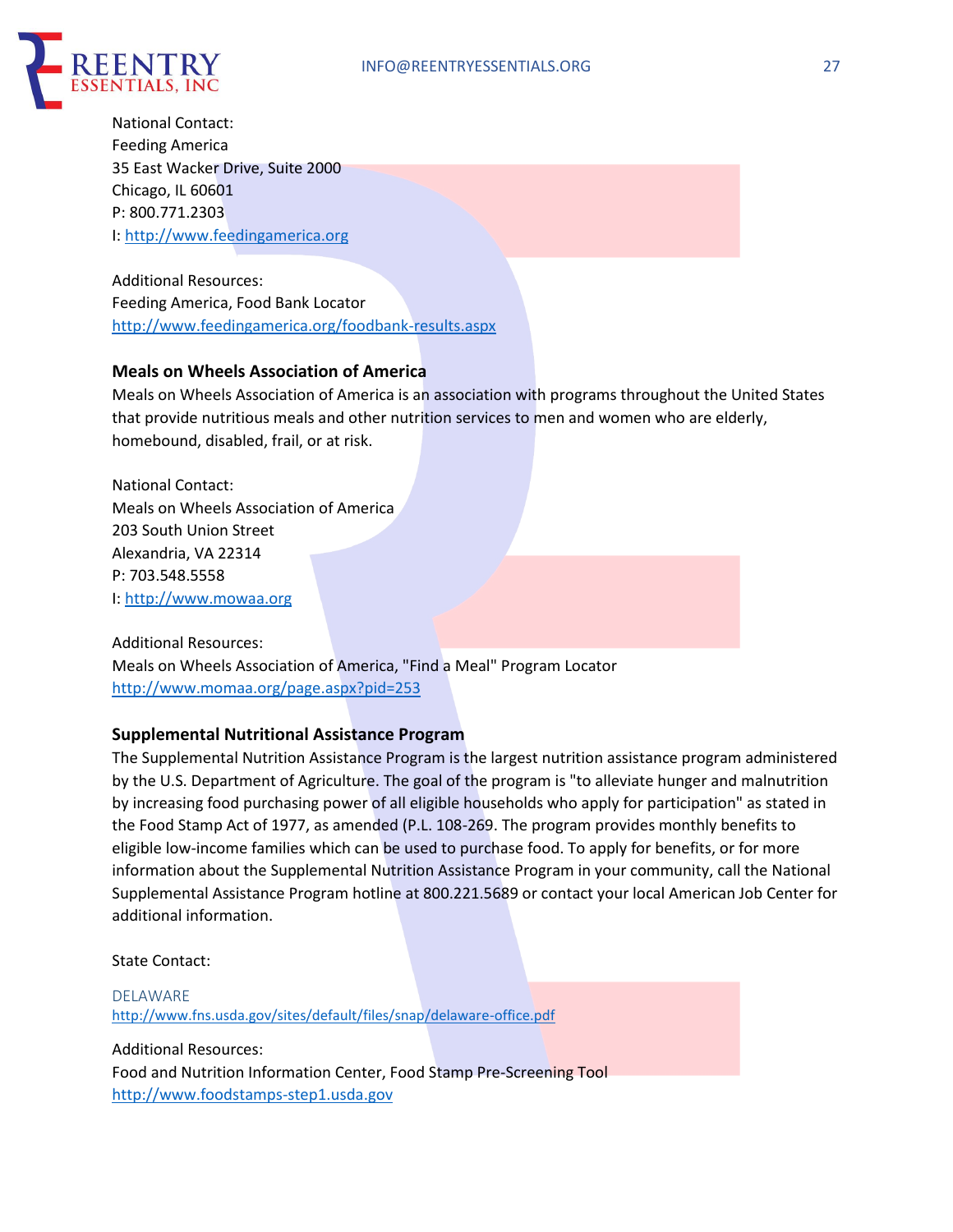

## **Affordable Care Act**

The 2010 Affordable Care Act puts in place comprehensive health insurance reforms. The law is intended to lower health care costs, provide more health care choices, and enhance the quality of health care for all Americans. For additional information about the Affordable Care Act and how it can best serve you and your health insurance coverage needs, contact the national toll-free enrollment hotline at 800.318.2596 or visit their website at http://www.healthcare.gov.

National Contact: U.S. Department of Health and Human Services 200 Independence Avenue, SW Washington, DC 20201 P: 877.696.6775 I: http://www.healthcare.gov

#### **Online Health Information**

There are many online resources available to help those looking for health information make educated and informed health care decisions. Individuals should be wary of websites sponsored by companies that are trying to sell a particular treatment or product. It's better to contact reputable associations or visit sites run by government agencies and recognized organizations such as the Centers for Disease Control and Prevention (http://www.cdc.gov), Food and Drug Administration (http://www.fda.gov/consumer), National Cancer Institute (http://www.cancer.gov), National Institute on Aging (http://www.nia.nih.gov), National Women's Health Information Center (http://www.womanshealth.gov), the Mayo Clinic (http://www.mayoclinic.com) or the American Medical Association (http://www.ama.org). This information should complement, not replace, that is received from a doctor or other medical professional. MedlinePlus (http://www.medlineplus.gov) and HealthFinder.gov (http://www.healthfinder.gov) are sites that are generally recognized as reliable and definitive information sources.

## **Free or Low-Cost Clinics**

As a result of the Affordable Care Act, consumers have many options when choosing a health care provider regardless of their income or social standing. However, there are still many free or low-cost clinics that focus on the needs of underserved populations throughout the United States. Finding a free or low-cost clinic is as easy as visiting http://www.findhealthcenter.hrsa.gov and entering the zip code for the area in which you would like service.

## **BUSINESS & ENTREPRENEURIAL RESOURCES**

There is no way to eliminate all the risk associated worth starting a small business, but it is possible to improve one's chances of success with good planning, preparation and insight. Previously incarcerated individuals should proceed cautiously into the world of entrepreneurship as it will require as much if not more work than regular employment.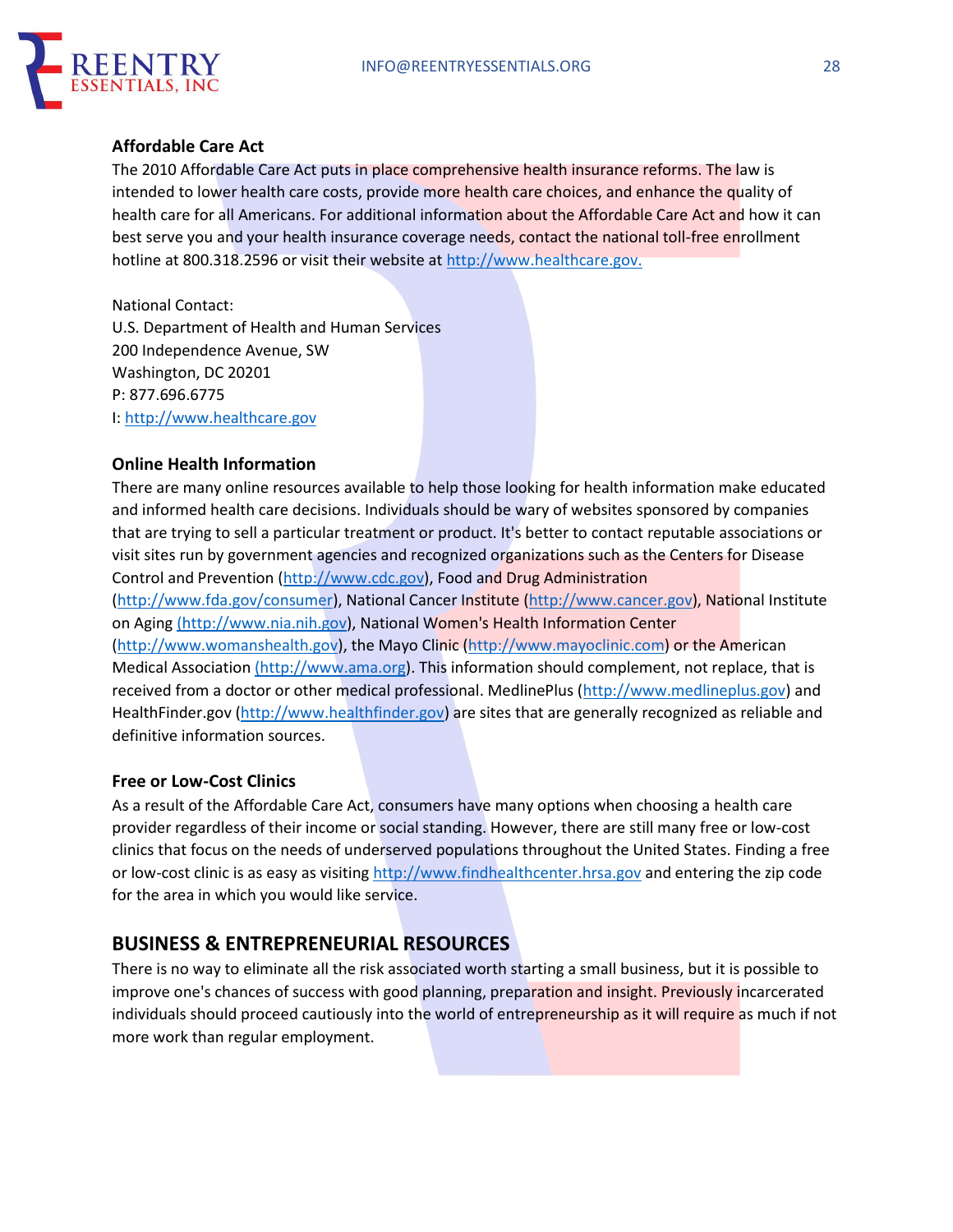

## **U.S. Small Business Administration**

Every year, the U.S. Small Business Administration and its nationwide network of resource partners help millions of potential and existing small business owners start, grow and succeed.

National Contact: U.S. Small Business Administration 409 3rd Street, SW, Suite 7600 Washington, DC 20416 P: 800.827.5722 I: http://www.sba.gov

## **Service Corps of retired Executives**

The Service Corps of retired Executives is a national network of nearly 14,000 entrepreneurs, business leaders, ad executives who volunteer as mentors to America's small businesses everywhere. These professionals can help with writing a business plan, locating sources of financial assistance, managing and expanding a business, finding opportunities to sell, goods or services to the government and recovering from disaster.

National Contact: Service Corps of retired executives 1175 Herndon Parkway, Suite 900 Herndon, VA 20170 P: 800.624.0245 I: http://www.score.org

## **Small Business Development Centers**

The Small Business development center program has been vital to the U.S. Small Business Administration's entrepreneurial outreach for more than 30 years. With nearly 900 locations across the country, Small Business Development Center's offer free one-on-one expert business advice and lowcost training by qualified small business professionals to existing and future entrepreneurs.

National Contact:

U.S. Small Business Administration Small Business development Centers 409 3rd Street, SW, Suite 7600 Washington, DC 20416 P: 800.827.5722 I: http://www.sba.gov/sbdc

## **Small Business Resource Magazine**

The Small Business Resource Magazine is the most complete guide to starting and expanding a business. Entrepreneurs can find information on local regulations, government loans, training and assistance, and business advocacy. You may view and download the Small Business Magazine for your area by visiting, http://www.sbaguides.com/magazine/download/.